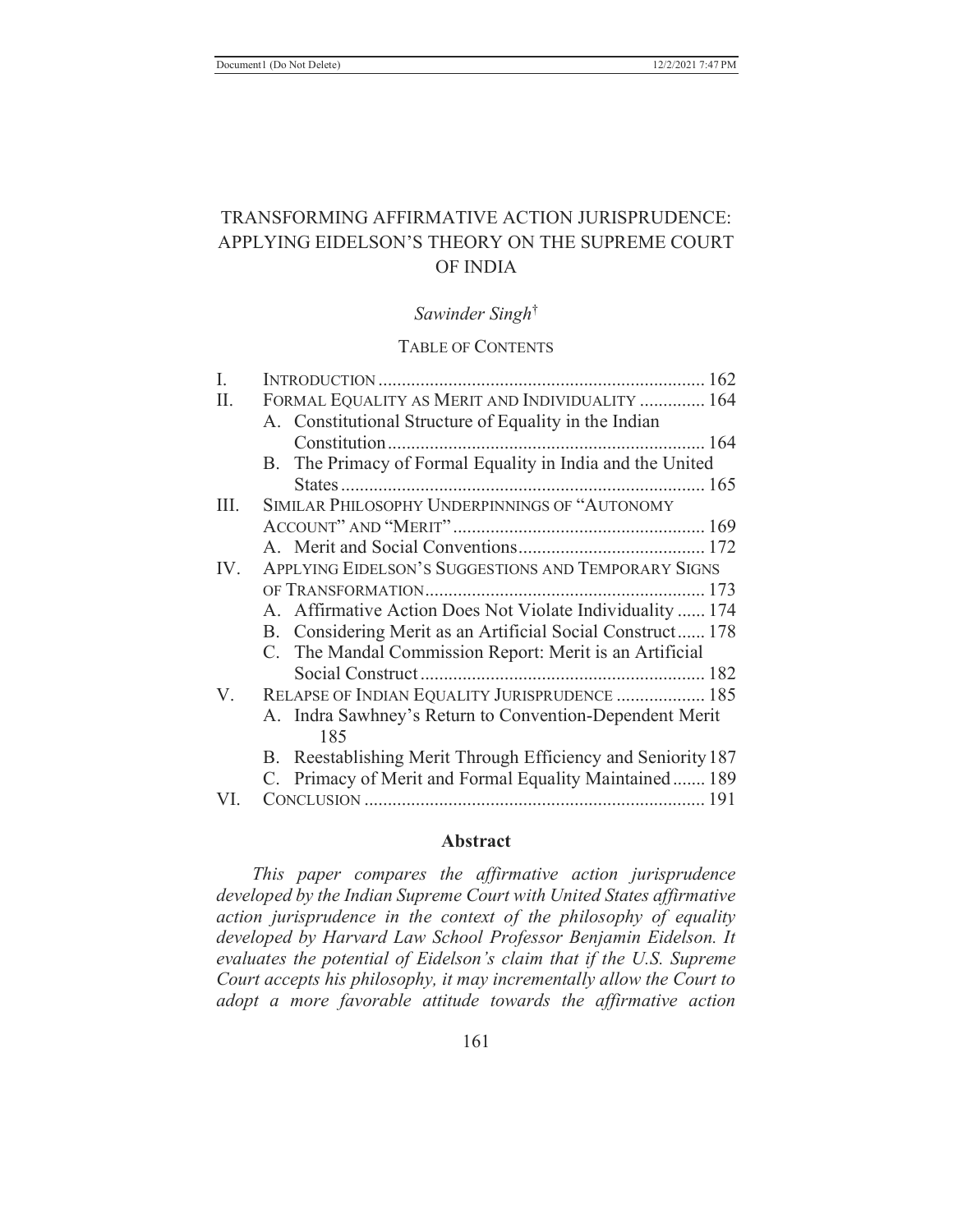*policies. The question raised here is whether Eidelson's approach can provide a constitutional foundation capable of giving us a consistently benevolent interpretation of affirmative action policies, as he hoped. This article concludes that, at least in the cases of India and the United States, this is highly unlikely. This conclusion is derived from a showing that Eidelson's suggestions to the U.S. Supreme Court have already been adopted and applied by the Indian Supreme Court with little to no effect. To prove this, I extensively engage with Indian equality jurisprudence, comparing and unpacking the legal, philosophical, and moral reasoning given by the supreme courts of India and the United States.* 

#### I. INTRODUCTION

 American affirmative action jurisprudence oscillates more than Indian affirmative action jurisprudence. There are substantial differences, yet there are uncanny similarities. These similarities can be seen not only in the two supreme courts' interpretive attitudes toward various concepts of equality, but also in the evolution of affirmative action jurisprudence in each country. This article engages with scholarship developed by Benjamin Eidelson<sup>1</sup> on the U.S. Supreme Court's interpretation of the race-based affirmative action programs. It agrees with and accepts Eidelson's critique and philosophical analysis through which he unpacked the foundations of concepts such as "individualism" and "respect," which are used by the U.S. Supreme Court to justify its canonical interpretation of equality. According to Eidelson, the U.S. Supreme Court's underlying reason for repeatedly upholding a colorblind approach and for striking down race-based affirmative programs "is that race-based state actions show a fundamental kind of disrespect for each person's standing as an autonomous, self-defining individual."<sup>2</sup>

In a paper published in the Yale Law Journal, titled "Respect, Individualism, and Colorblindness," Benjamin Eidelson applied a philosophical concept that he called "autonomy account" to the U.S.

<sup>†</sup> Sawinder Singh is a PhD candidate at Adelaide Law School, University of Adelaide and a lawyer at Punjab and Haryana High Court, India.

<sup>1</sup> Benjamin Eidelson is Assistant Professor of Law at Harvard Law School. His philosophy explores the topics of discrimination, disrespect, and the role of the U.S. Supreme Court in interpreting affirmative action policies. This paper will focus on and engage with the ideas he expressed in his latest paper, *Respect, Individualism, and Colorblindness*, published in Yale Law Journal in 2020.

<sup>2</sup> Benjamin Eidelson, *Respect, Individualism, and Colorblindness*, 129 YALE L.J. 1600, 1604 (2020).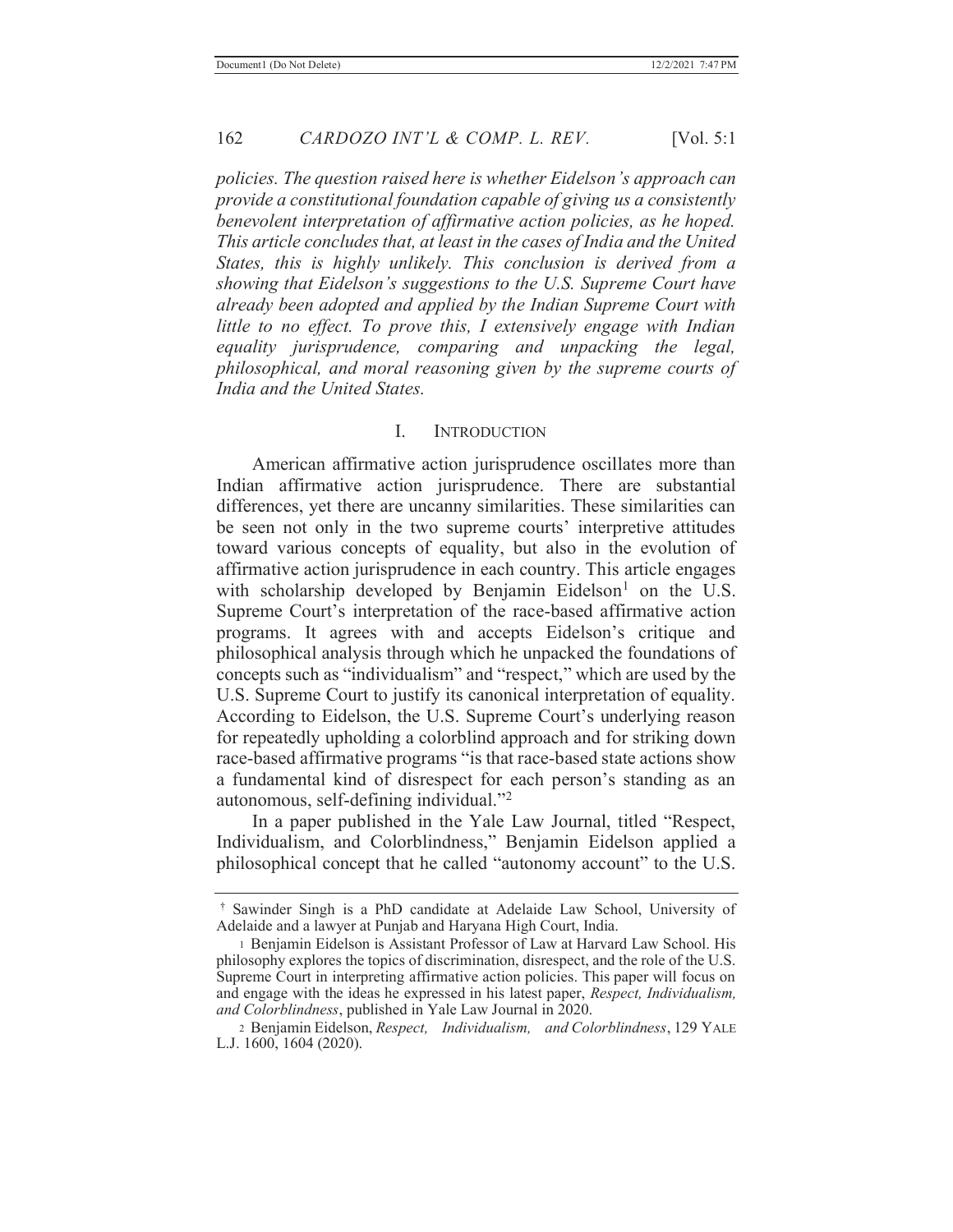Supreme Court's equality jurisprudence.<sup>3</sup> He detailed the U.S. Supreme Court's insistence that race-based affirmative action programs only demean and treat people merely as a product of their race. Eidelson critiqued the Court's moral reasoning and unpacked the relationship between the doctrine of colorblindness and what the Court terms "[r]espect for people's individuality."4 He explained that respecting a person's individuality means, first, "taking due account of the information conveyed by her self-defining choices,"5 or in other words, her autonomy. Second, there must be no "disregard of information carried by her race."6 This means that her social status and identity play a fundamental role in conditioning her self-defining choices; further, that due regard to a person's social group or race is required to respect a person's individuality. Eidelson's theory of interpretation is based on his philosophy of respect and individual autonomy, which he applied to U.S. equality jurisprudence.

Despite this article's acceptance of Eidelson's analysis, the main aim of this article is to argue that Eidelson's suggestions<sup>7</sup>—which he delivers in the hope that they might help the U.S. Supreme Court adopt a more benevolent interpretive attitude toward affirmative action policies—are likely to be ineffective. This argument is supported by highlighting similar suggestions that have been adopted and applied by the Supreme Court of India with little to no effect. This article engages extensively with the ebb and flow of the Supreme Court of India's evolution of affirmative action jurisprudence. It highlights the similar foundations of equality jurisprudence and interpretive approaches between these two jurisdictions. Then, through this comparison, it evaluates the potential of Eidelson's claim that the U.S. Supreme Court would cause incremental change in favor of affirmative action policies if it accepted his philosophical account.

 This article is divided into four parts. Part I demonstrates that the Supreme Court of India gave primacy to the concept of formal equality and highlights similarities to the United States. Part II underscores the similarity in moral and philosophical foundations of the affirmative action reasoning deployed by the supreme courts of India and the United States. Part III demonstrates that the Supreme Court of India

<sup>3</sup> *Id.* at 1635–49.

<sup>4</sup> *Id.* at 1604.

<sup>5</sup> *Id.* at 1600.

<sup>6</sup> *Id.*

<sup>7</sup> *Id.* at 1650–72.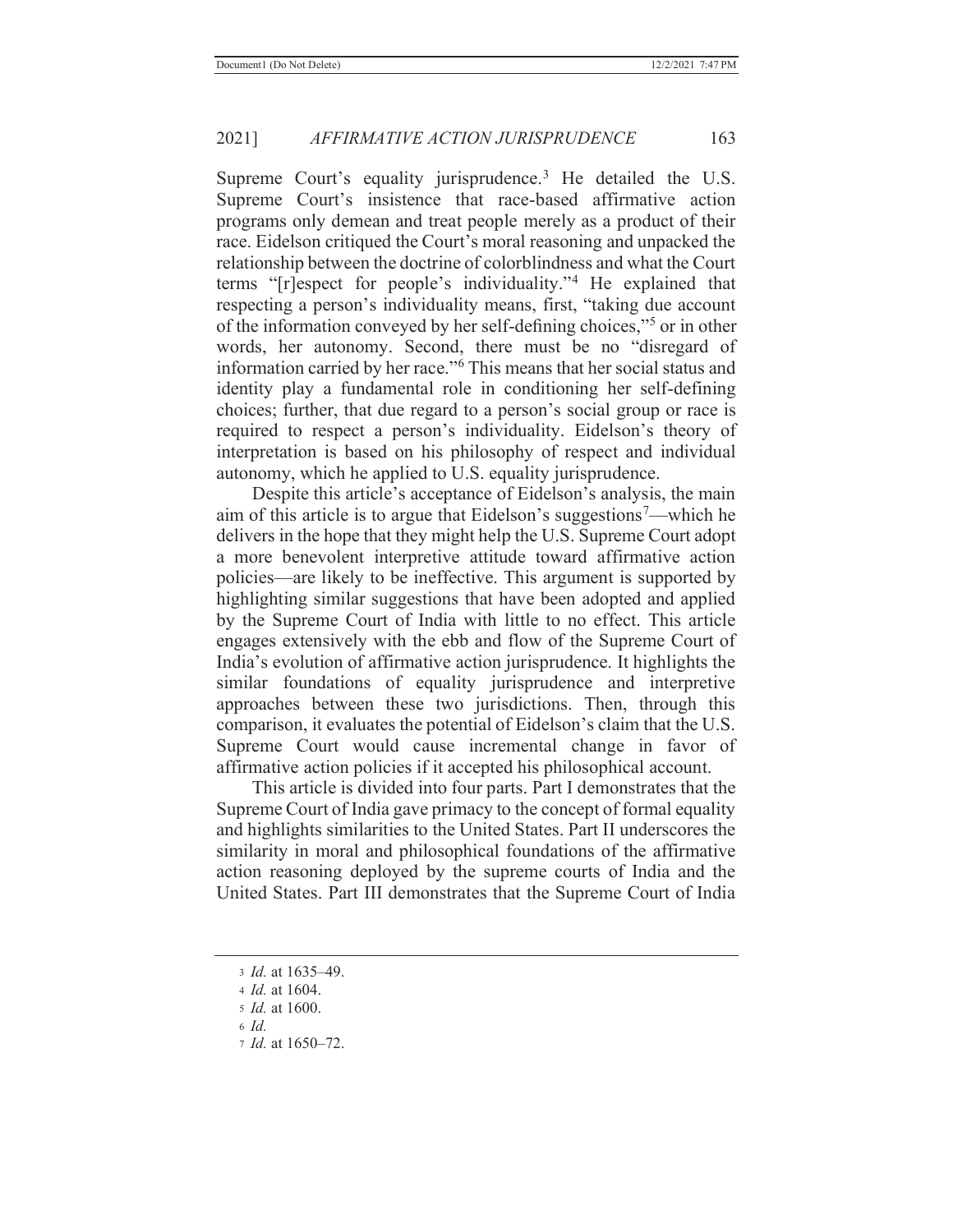adopted a philosophy with a "similar bottom-line"<sup>8</sup> to that developed by Eidelson. This article will show that, temporarily, the Supreme Court of India transformed its narrow understanding of equality; and through the discussion of some important cases, it will show that the Supreme Court of India's changed approach brought results similar to what Eidelson hoped for. At the end of Part III, this article questions whether a bonafide interpretive approach like Eidelson's, even if adopted by the apex court, could provide a permanent constitutional foundation in favor of affirmative action. I argue that at least in the cases of India and the United States, it is highly unlikely. Part IV demonstrates that, despite the transformation in India's affirmative action jurisprudence, the Supreme Court of India eventually relapsed into its previous understanding, indicating that Eidelson's hope of incremental change toward a colorblind approach, even if the courts accept his philosophy, is at best temporary.

# II. FORMAL EQUALITY AS MERIT AND INDIVIDUALITY

 In this part, I establish the constitutional context and similar interpretive approaches of the two jurisdictions. The two supreme courts established the dominance of the color/caste-blind approach. I will draw an analogy between Eidelson's autonomy account and the concept of "merit" used by the Indian Supreme Court. I will then highlight that the Supreme Court of India indirectly relied on the merit concept to defend personal autonomy and formal equality provisions. I will also argue that the concept of merit as used by the Supreme Court of India could be considered as an instance of Eidelson's "convention-dependent disrespect."

# *A. Constitutional Structure of Equality in the Indian Constitution*

The Constitution of India's equality provisions' text and structure appear to prima facie support the color/caste-blind interpretation of equality. The Constitution has given priority to the principle of equality of treatment, or formal equality. Formal equality consists of two parts: non-discrimination forbids discrimination on the basis of religion, race, caste, etc., and equality before the law, or equal opportunity, mandates that everybody is equal before the law. The underpinnings of these two ideas are that everybody is to be treated

<sup>8</sup> *Id.* at 1659.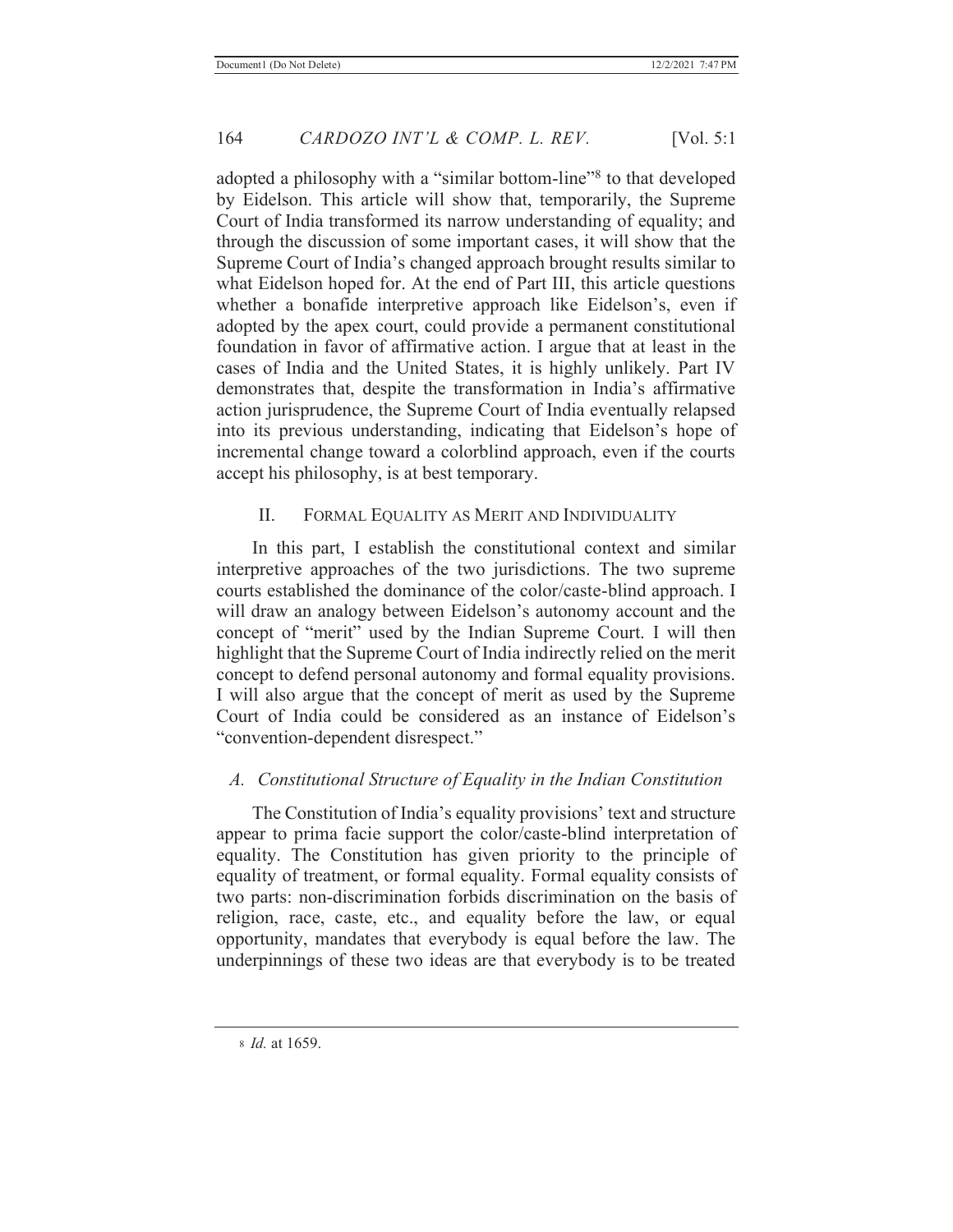equally, irrespective of their social or historical background. Hence, formal equality is also referred to as equality of treatment.

 Expressing this idea of formal equality, Article 14 states that, "[t]he State shall not deny ... equal protection of the laws  $\dots$ ";<sup>9</sup> Article 15(1) states, "[t]he State shall not discriminate . . . on grounds only of religion, race, [or] caste  $\ldots$ ";<sup>10</sup> and Article 16(1) states, "[t]here shall be equality of opportunity for all citizens in matters relating to employment ....<sup>"<sup>11</sup> These provisions represent the</sup> principle of formal equality—that all citizens must be treated "equally" irrespective of their social, historical, or economic status. The language is mandatory.

Conversely, when it comes to substantive equality,  $12$  the constitutional provisions empowering the state to identify the relevant social classes and to amend historical wrongs are discretionary. Article 15(4) states, "[n]othing in this article . . . shall prevent the State from making any special provision for the advancement of any socially and educationally backward classes of citizens  $\dots$ ;<sup>13</sup> while Article 16(4) states, "[n]othing in this article shall prevent the State from making any provision for the reservation of appointments . . . in favour of any backward class of citizens  $\dots$ <sup>14</sup> Unlike the formal equality provisions above, the State is not required to enact affirmative action policies. The nature of the relationship between these provisions gives the impression that the Indian Constitution prioritizes formal equality in its overall scheme of equality. In its earlier phase, the Indian Supreme Court held that the fundamental aim of equality provisions in the Constitution is to preserve formal equality through the color/caste-blind approach, which I demonstrate below.

# *B. The Primacy of Formal Equality in India and the United States*

 For purposes of this article, it is important to highlight the role of formal equality for two reasons: first, because formal equality is perceived to be predicated solely on the preservation of individual

<sup>9</sup> *See* India Const. art. 14.

<sup>10</sup> *See* India Const. art. 15.

<sup>11</sup> *See* India Const. art. 16.

<sup>12</sup> The term substantive equality is used to denote the principle that those who are unequal cannot be treated equally—that an account of an individual's socio-historic background must be taken into consideration for the concept of equality to satisfy the ends of justice.

<sup>13</sup> India Const. art. 15, cl. (4).

<sup>14</sup> India Const. art. 16, cl. (4).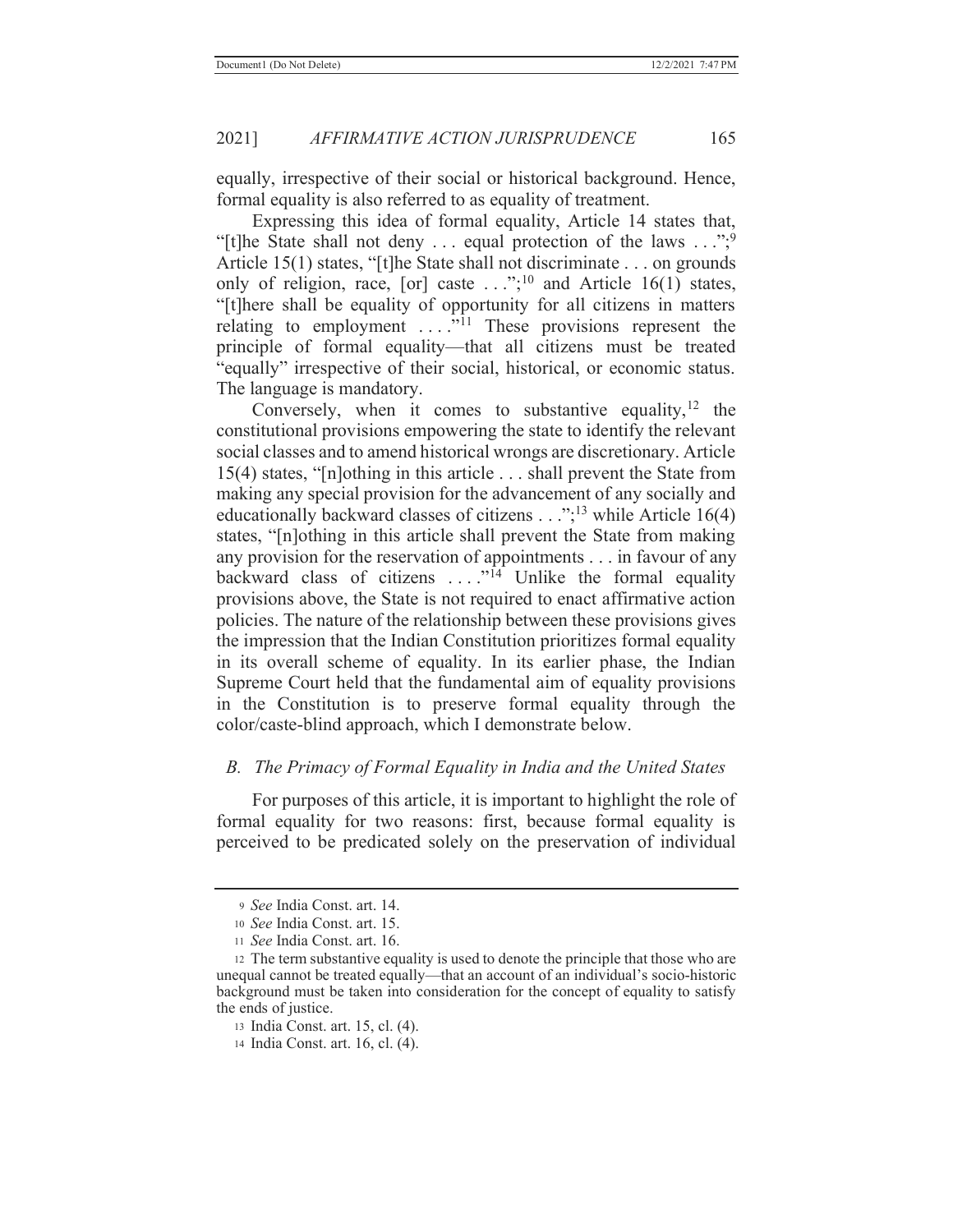liberty ; and second, because Eidelson has focused on the concept of individuality in his scholarship. He has expanded on the Supreme Court of the United States' understanding of individuality; and his philosophical thesis, autonomy account, is also based on the concept of a person's individuality. Similarly, as per the Supreme Court of India, the principle of formal equality manifests itself as an individual's right. Therefore, this section highlights the significance that the Supreme Court of India gave to formal equality in matters of judicial interpretation related to affirmative action.

 The affirmative action jurisprudence in India developed as a result of challenges made to reservation (i.e., quota) policies based on relaxed merit.<sup>15</sup> These quotas were granted in educational institutions and government services in favor of "backward classes," "scheduled castes" ("SCs"), and "scheduled tribes" ("STs").16 In *Dorairajan*, before the Supreme Court of India, a non-reserved category candidate<sup>17</sup> challenged a reservation policy that allowed admission into a medical college for reserved category candidates with lesser

16 In India, reservations in public education and institutions have been allotted to different categories of social classes or group castes. For the purposes of this debate, I will focus on the two groups which are at the lowest level of the social hierarchy known as "scheduled-castes" ("SCs") and "scheduled-tribes" ("STs"). The SCs are erstwhile "untouchables" and are locally known by several names such as harijan, girijan, and dalit. STs are the members of the aboriginal tribes of India.

17 These candidates belong to so-called high castes. The social groups that are not classified as backward or scheduled are referred to here as non-reserved category candidates.

<sup>15</sup> These reservation quota policies allowed for a reserved category candidate to be eligible for higher studies or public service even if she attained a lower grade or percentage than a non-reserved category candidate. For the application of quotas, reservation rosters were prepared throughout the states in India. There is an entire genre of equality jurisprudence discussing how the reservation rosters should operate. A reservation roster is essentially a mathematical formula designed to ensure that the exact percentage of reserved seats are allocated to a category. This is done by dividing the percentage of reserved seats by one hundred. For example, if scheduled castes have been granted 15% reservation, then 100/15 will become 6.66. The round off figure is seven, which means that every seventh position in the roster is earmarked for the appointment of the member of a scheduled caste category. Similarly, for scheduled tribes, let us say the reservation quota is 7.5%. 100/7.5 will become 13.33, so on every fourteenth position in the roster a member of a scheduled tribe category is to be appointed. Reservation rosters are actually much more complicated than this. There is a two hundred-point roster in case there are more than twenty-one vacancies, and there is a thirteen point roster if in a department there are less than twenty-one vacancies. The Supreme Court of India held many times that the application of rosters is constitutionally permissible. *See, e.g.*, Kelkar v. Chief Controller of Import and Exports, 1967 AIR 839. There are other issues related to the operation of rosters; for a general idea see MARC GALANTER, COMPETING EQUALITIES: LAW AND THE BACKWARD CLASSES IN INDIA 396–443 (1984).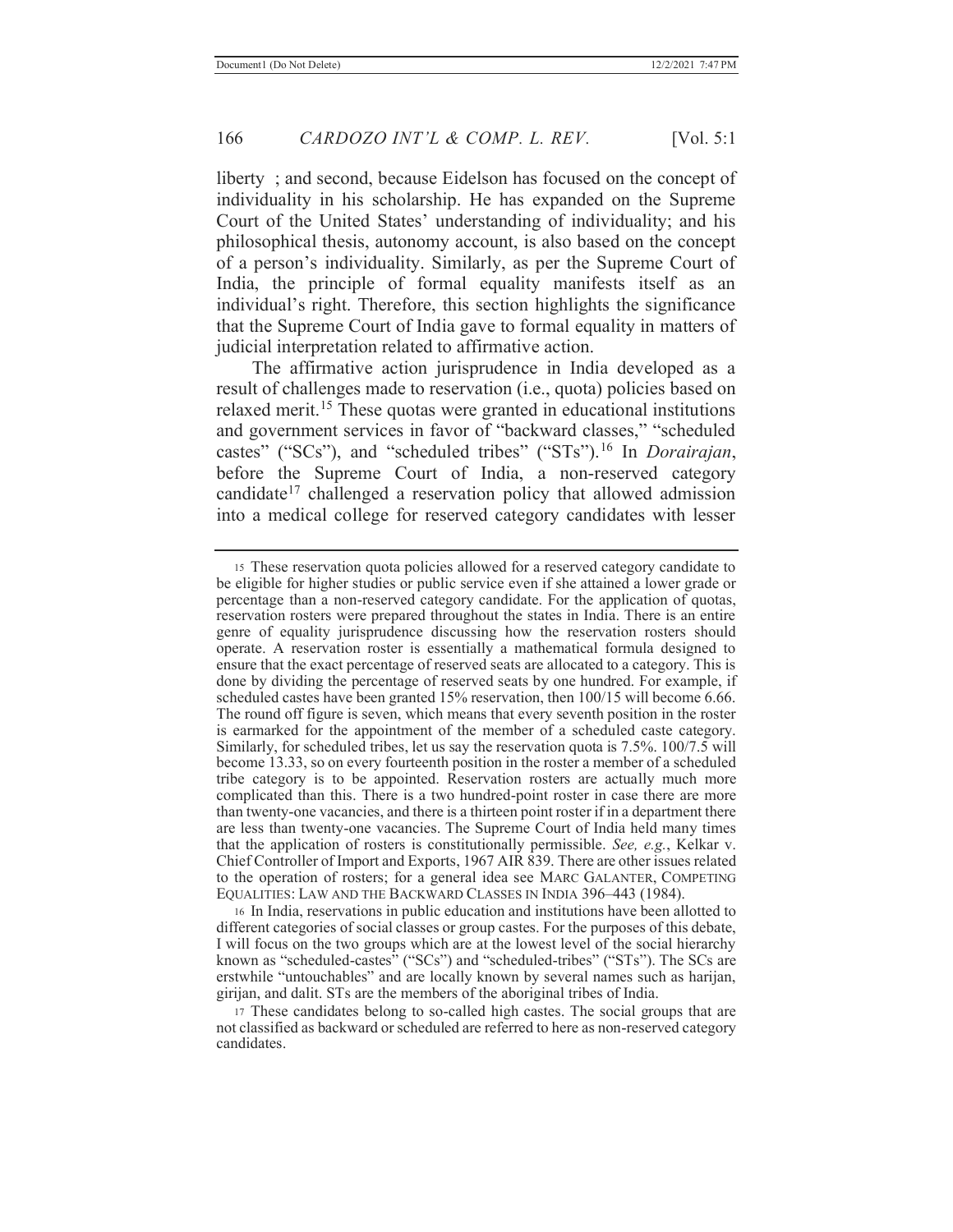academic merit.<sup>18</sup> The non-reserved category candidate argued that these quotas violated her right to be treated equally before the law and discriminated against her on the basis of her caste.<sup>19</sup> The Supreme Court of India held that equality provisions must be interpreted as rights granted to an individual without any consideration of social or historical factors.<sup>20</sup> To justify this approach, it argued that "[t] he right to get admission into any educational institution of the kind mentioned in [clause] (2) is a right which an individual citizen has as a citizen and not as a member of any community or class of citizens."<sup>21</sup>

 Similarly, the supremacy of the political notion that equality should be interpreted only as an individual's right has been expressed in U.S. jurisprudence through various cases. Justice Harlan's dissent in *Plessy v. Ferguson* was one of the first attempts in a U.S. Supreme Court opinion to establish a colorblind approach.<sup>22</sup> In his dissent, Justice Harlan opined: "The law regards man as man, and takes no account of his surroundings or of his color when his civil rights as guaranteed by the supreme law of the land are involved."23 In *Bakke,* Justice Powell, arguing that the Equal Protection Clause of the Fourteenth Amendment should only be interpreted as an individual right, quoted from several other judgments: "rights created by the first section of the Fourteenth Amendment are, by its terms, guaranteed to the individual."24 And because the rights created by the Equal Protection Clause are predominantly individual rights, according to Justice Powell, this meant that it should be interpreted as equality of treatment, that is, "The guarantee of equal protection cannot mean one thing when applied to one individual and something else when applied to a person of another color."25

 Similarly to the Indian case of *Dorairajan*, in *Fisher v. University of Texas* an affirmative action program used in university admissions was challenged by a non-minority woman.<sup>26</sup> Although the program

<sup>18</sup> State of Madras v. Champakam Dorairajan, AIR 1951 SC 226, 227 (1951) (India).

<sup>19</sup> *Id.*

<sup>20</sup> *Id.* at 226.

<sup>21</sup> *Id.* at 227.

<sup>22</sup> Plessy v. Ferguson, 163 U.S. 537 (1896).

<sup>23</sup> *Id.* at 559.

<sup>&</sup>lt;sup>24</sup> Regents of the University of California v. Bakke, 438 U.S. 265, 289 (1978).

 <sup>25</sup> *Id.* at 289–90.

<sup>26</sup> Fisher v. Univ. of Tex. (*Fisher I*), 570 U.S. 297, 300–02 (2013).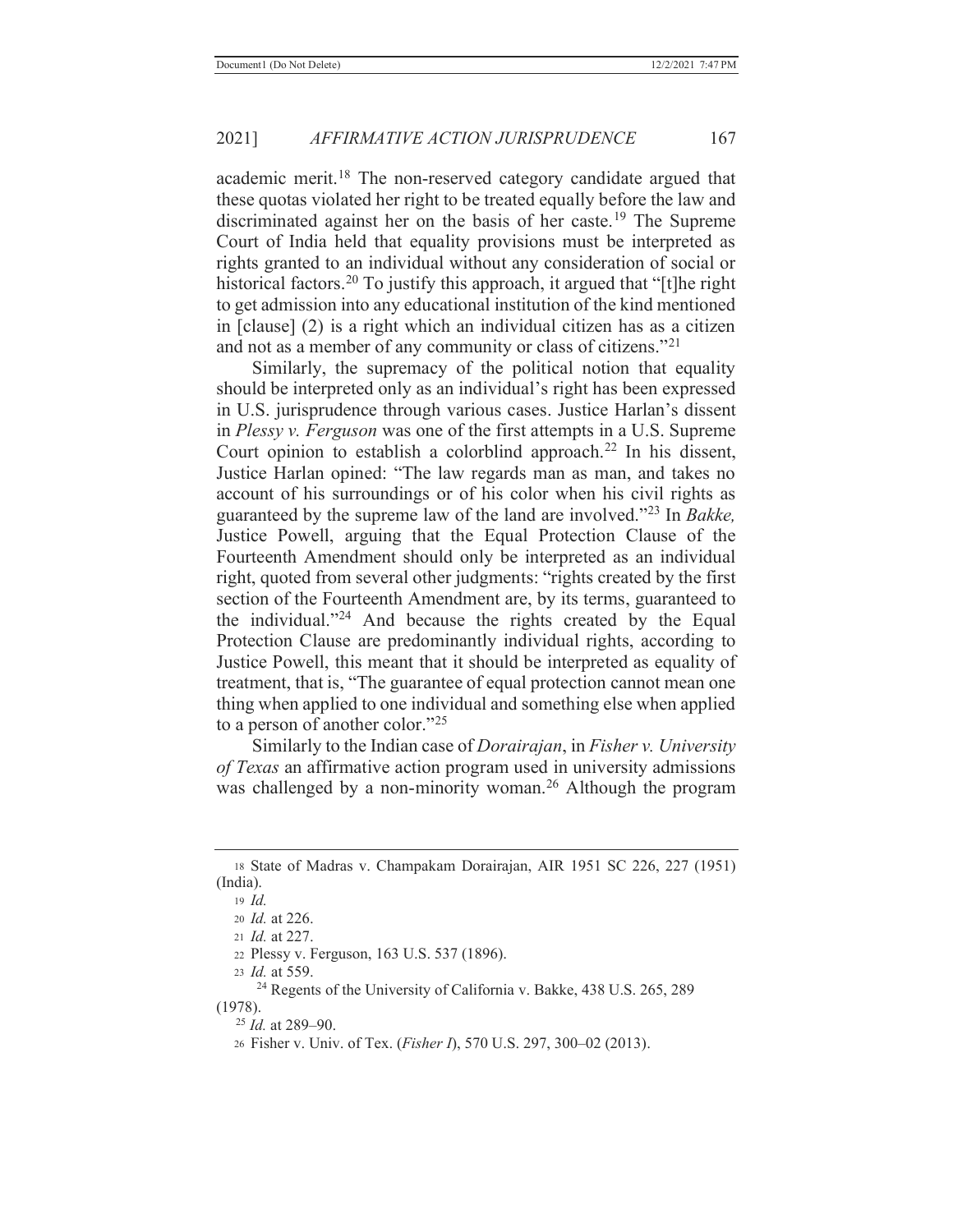ultimately survived the strict scrutiny test in the majority opinion,  $27$ Justice Thomas stated in his concurrence that, "the government must treat citizens as individuals, and not as members of racial, ethnic, or religious groups."28 In fact, the notion that any race-based benign policy is "inherently suspect, and thus call[s] for the most exacting judicial examination"29 illuminates that U.S. jurisprudence upholds the primacy and prioritization of formal equality.

 I will argue that both the U.S. Supreme Court and the Indian Supreme Court emphasized that primarily the state must treat people as individuals. Both courts reach the same conclusion through the primacy of formal equality in their respective ways. Eidelson explained the philosophical reasoning of the U.S. Supreme Court within the context of "respect and autonomy." In India, on the other hand, the Supreme Court interpreted the relationship between formal and substantive equality provisions by indirectly giving primacy to the individuality of a person.30

 For the Supreme Court of India, the principle of equality of opportunity, or formal equality, at its core is aimed at preserving the individual's right of equality before the law and thereby the individuality of a citizen. Notwithstanding the Court's understanding of the concept of individuality, whenever it argues in favor of or prioritizes this form of equality, it is trying to safeguard the individual autonomy of a citizen. In *Rangachari*, 31 the Supreme Court of India declared that the substantive equality provision of the Indian Constitution, Article 16(4), is merely an enabling clause of the main provision guaranteeing formal equality. The Court opined, "[i]n construing Art. 16(4) the respondent is no doubt entitled to contend that this sub-article in substance provides for an exception to the fundamental rights guaranteed by Art. 16 (1) and (2) . . . ."32 Its philosophical meaning was that the Supreme Court of India is bound to safeguard the form of equality that preserves the individual autonomy of a citizen, while the form of equality taking account of a

32 *Id.* at 42.

<sup>27</sup> Fisher v. Univ. of Tex. (*Fisher II*), 136 S. Ct. 2198, 2214 (2016).

<sup>28</sup> *Fisher I*, 570 U.S. at 316 (Thomas, J., concurring) (quoting Missouri v. Jenkins, 515 U.S. 70, 120–21 (1995) (Thomas, J., concurring)).

 <sup>29</sup> *Bakke*, 438 U.S. at 291.

<sup>30</sup> *See* State of Madras v. Champakam Dorairajan, AIR 1951 SC 226, 227 (1951) (India).

<sup>31</sup> The General Manager, Southern v. Rangachari, AIR 1963 SC 36 (1961) (India).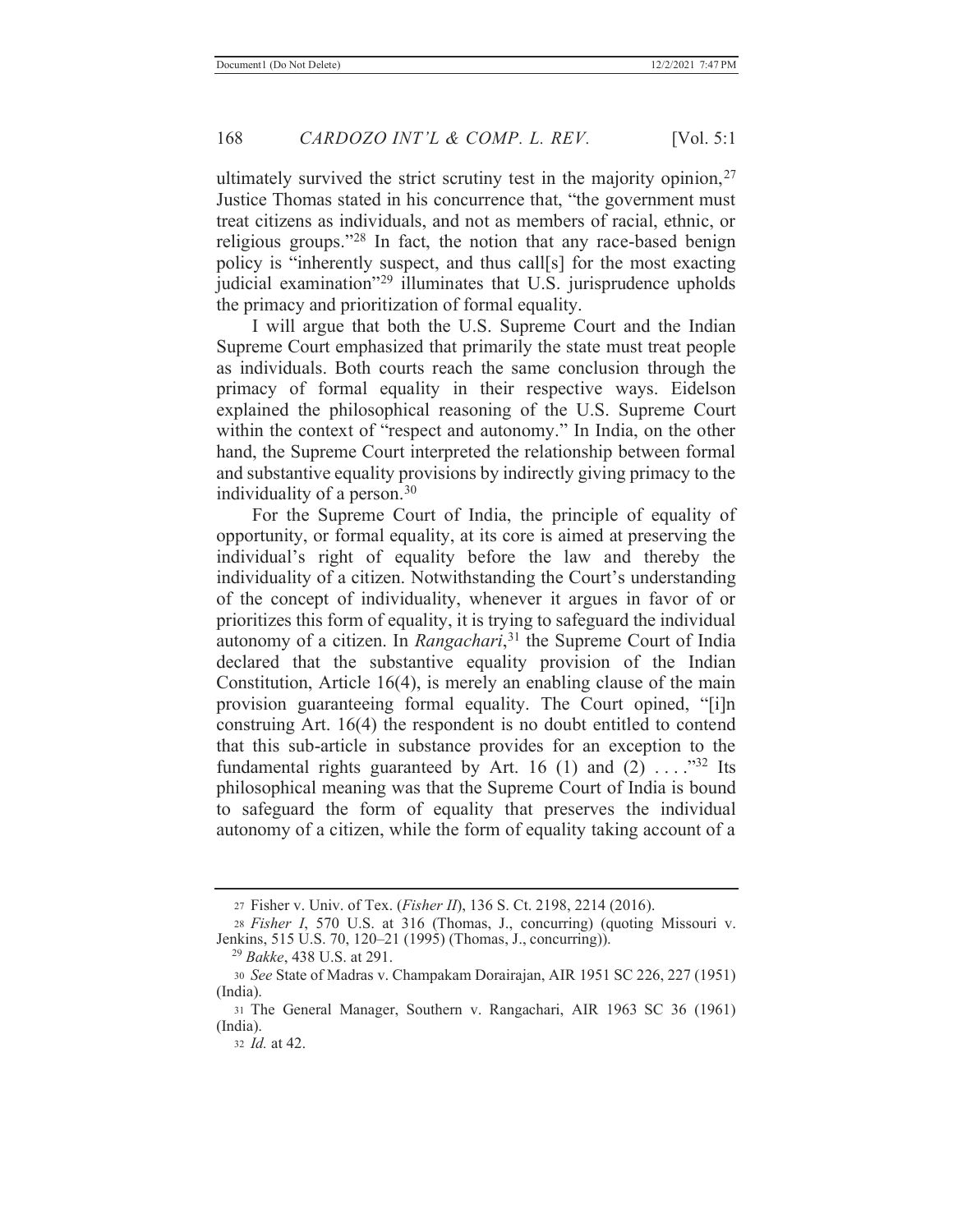citizen's socio-historic background can be ignored.33 Consequently, the Supreme Court of India concluded that substantive equality is not a matter of right within the constitutional scheme of equality. Later, in *C.A. Rajendran*, <sup>34</sup> when reserved category candidates claimed that they had a constitutional right to enjoy remedial measures, the Court held, "Article 16(4) does not confer any right on the petitioner and there is no constitutional duty imposed on the Government to make reservation for [SCs] and [STs], either at the initial stage of recruitment or at the stage of promotion."35

In substance, the Supreme Court of India's conceived legal reasoning is predicated on an understanding that equality, when pushed on society through affirmative action programs, violates the individual autonomy of those against whom such special treatment is granted. To enforce this understanding, the Supreme Court of India used the concept of merit to defend the primacy of individual autonomy and hence adopted a color/caste-blind interpretation.

### III. SIMILAR PHILOSOPHY UNDERPINNINGS OF "AUTONOMY ACCOUNT" AND "MERIT"

 Highlighting an underlying similarity between the concept of merit used by the Supreme Court of India and Eidelson's two dimensions of autonomy, I will summarize Eidelson's autonomy account and underscore that the Supreme Court of India construes merit in an equivalent way to Eidelson's first dimension of autonomy.

 In developing his autonomy account, the first issue Eidelson raised was, "in what morally important sense people *are* individuals."36 For him, the individuality of a person depends upon her potential to exercise and finally realize her autonomy—a person can be said to be an individual when she is autonomous. Hence, respecting a person's individuality depends upon respecting her autonomy. Eidelson wrote, "[t]o treat someone respectfully as an individual . . . is essentially to treat her as an autonomous being—that is, as a person who can meaningfully author her own life, and who is, as a result, partly of her own making."<sup>37</sup> He also argued, "people are individuated

<sup>33</sup> *Id.* at 44.

<sup>34</sup> C.A. Rajendran v. Union of India, AIR 1968 SC 507 (1967) (India).

<sup>35</sup> *Id.* at 513.

<sup>36</sup> Benjamin Eidelson, *Treating People as Individuals*, *in* PHILOSOPHICAL FOUNDATIONS OF DISCRIMINATION LAW 203, 204 (Deborah Hellman & Sophia Moreau eds., 2013).

<sup>37</sup> *Id.*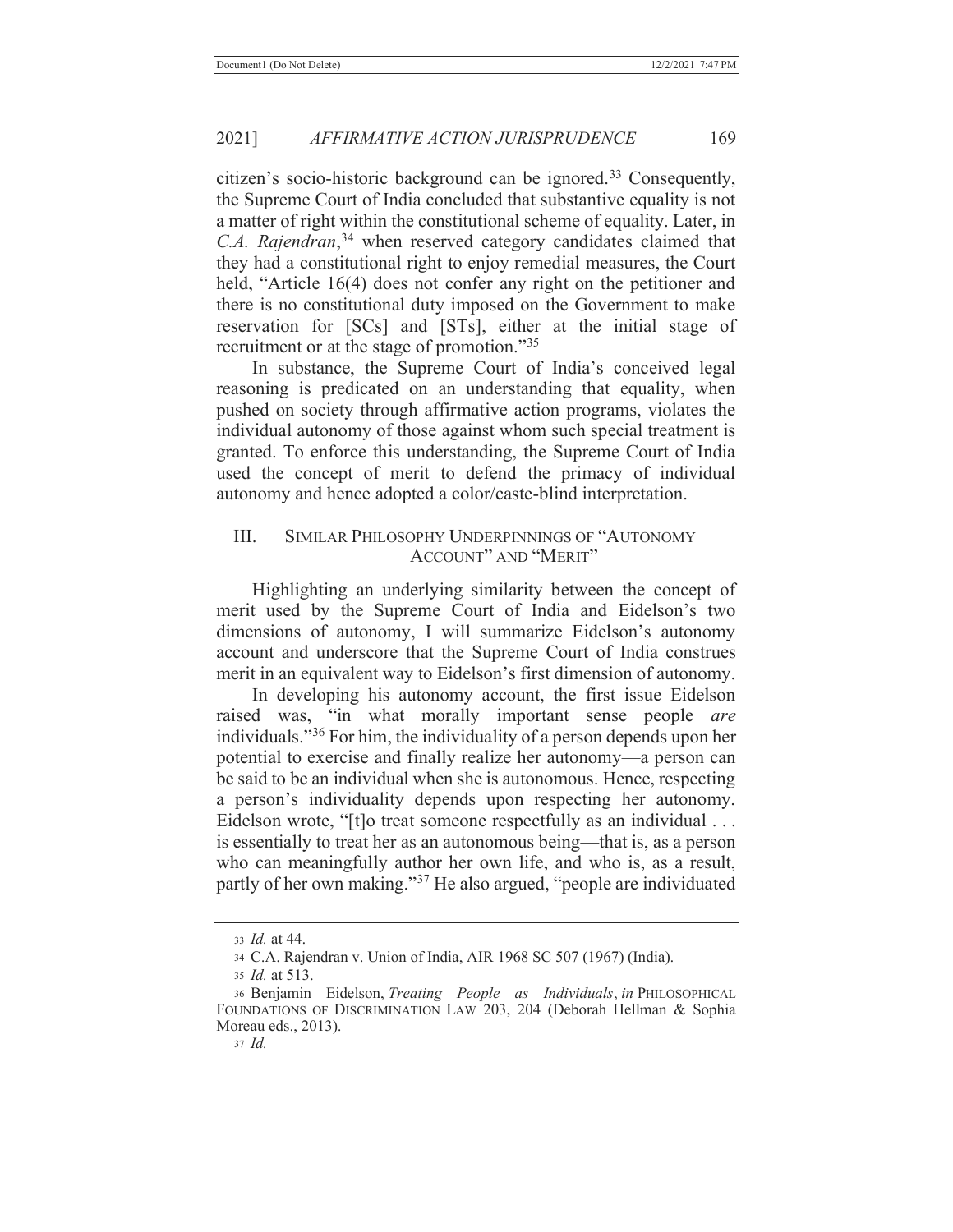by their standing as the owners or authors of their respective choices and actions—by their autonomy."<sup>38</sup>

 After establishing the interdependence of individuality and autonomy, Eidelson further bifurcates autonomy into two dimensions. The first dimension represents the degree of freedom with which an individual acts out of her own will to fulfil her desires. "[A]utonomy consists in a kind of deliberative agency that permits critical choice not only among simple options for how to *act*, but among ways of valuing one's own volitions, desires, and plans."39 The second dimension argues that this capacity to take action has to be relatively free of undue social influences. $40$  Where this freedom to act and choose is a core condition for a person to realize her autonomy, it is actually the collective result of all such actions which allow her to author her own life. Therefore, in order to respect a person's individuality, both dimensions of autonomy must be allowed to operate. Applying this two-dimensional structure of autonomy to the argument of merit reveals that the Supreme Court of India, in the aforementioned cases, considered only the first dimension and ignored the second.

 As such, in the Indian context, it can be said that when a nonreserved category candidate argues that her right to be "considered equal before the law" is violated because caste has been taken into consideration, she means that her individuality is violated. Implicit in this argument is a violation of her individual autonomy. That is, in pursuit of her desire, the effort she exerted did not give the desired results, through no fault of her own but because the external limitation (in the form of quotas) was imposed on her. For this purpose, the Court accepted the concept of merit as an argument against affirmative action programs. It can be argued that the Supreme Court of India relied on merit in a manner which implied that upholding merit will amount to respecting an individual's autonomy and hence her individuality. Michael Sandel, political philosopher at Harvard University, explained this thinking as meritocracy, $41$  stating that the idea that, "[m]y affluence is my due" is the heart of meritocracy.<sup>42</sup> This unrealistic boost to individualism acts as egoistic balm on an

<sup>38</sup> *Id.* at 211.

<sup>39</sup> *Id.* at 213.

<sup>40</sup> *Id.*

<sup>41</sup> MICHAEL J. SANDEL, THE TYRANNY OF MERIT: WHAT'S BECOME OF COMMON GOOD (2020).

<sup>42</sup> *Id.* at 59.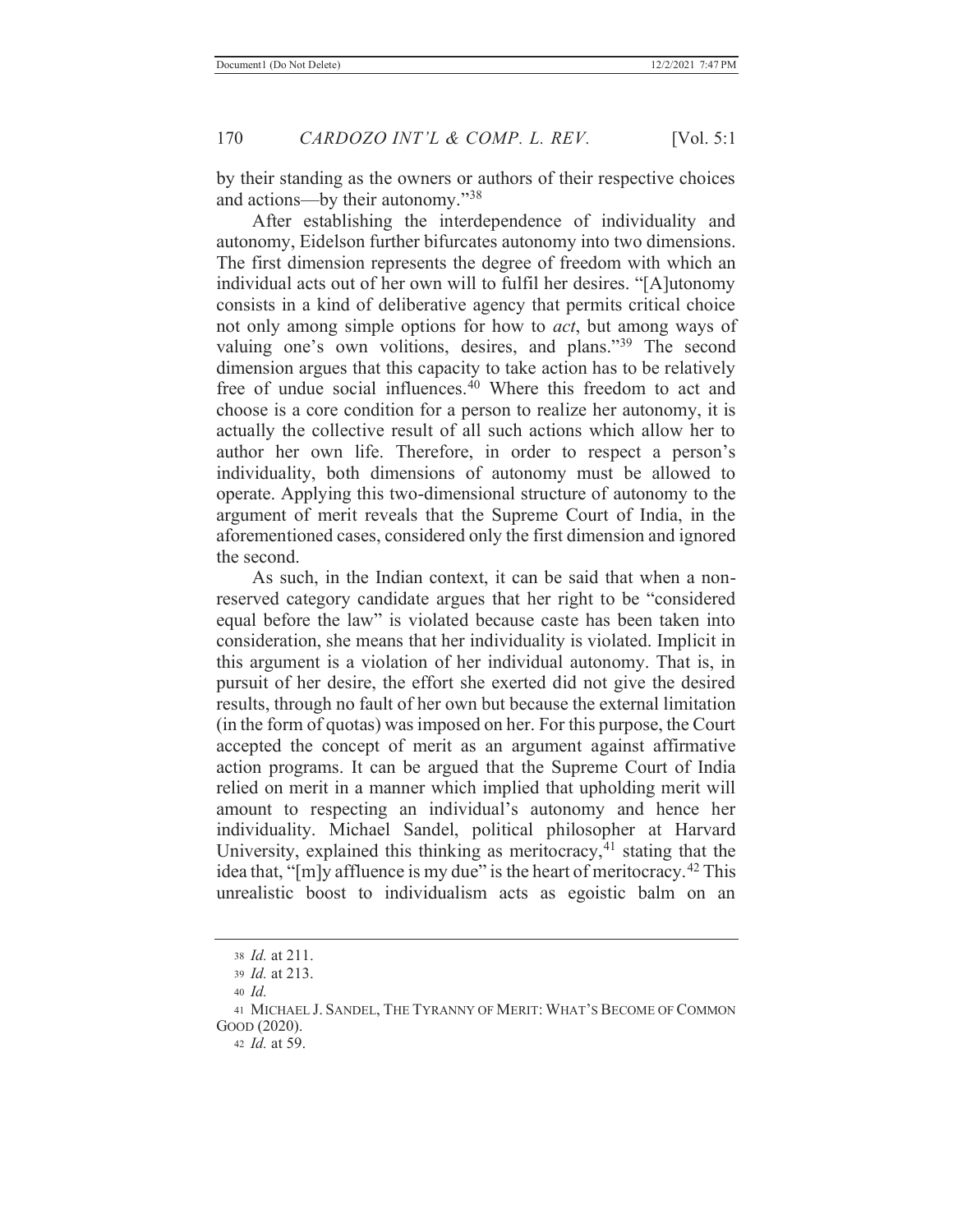individual's imagination that her success is of her making alone and that external factors like socio-historic conditions or luck have no impact.

 In *Dorairajan*, 43 the Supreme Court of India built this argument and critiqued the quota system in place:<sup>44</sup>

He may have secured higher marks than the Anglo Indian and Indian Christians or Muslim candidates but, nevertheless, he cannot get any of the seats reserved for the last mentioned communities for no fault of his except that he is a Brahmin and not the member of the aforesaid communities.<sup>45</sup>

This view manifested indirectly but strongly in *M.R. Balaji* while discussing the extent of the reservation in educational institutions.46 The Supreme Court of India presumed that quotas would lower the standards of education: "We cannot overlook the fact that in meeting that demand standards of higher education in Universities must not be lowered";<sup>47</sup> "[i]f admission to professional and technical colleges is unduly liberalised it would be idle to contend that the quality of our graduates will not suffer."48 This means that merit has to be maintained, even at the cost of affirmative action policies. For a long time, the Court used this abstract concept of merit within administrative and constitutional jurisprudence. Many judgments reaffirmed this attitude, including *Janki Prasad Parimoo*, 49 where the Court stated, "[i]t is implicit in the idea of reservation that a less meritorious person is to be preferred to another who is more meritorious."50 Moreover, merit has been extolled as the ultimate virtue in public service and is projected as a harbinger of efficiency in administration.

 In his paper, Eidelson highlighted the fact that the U.S. Supreme Court has never given a satisfactory explanation for its understanding

50 *Id.* at 939.

<sup>43</sup> *Dorairajan*, SC 226.

<sup>44</sup> The quotas discussed in this case were based on pre-independence communal quotas. A candidate belonging to one of the quota groups in this system could not be considered in any other group. This promoted communalism within society. After independence this system of quotas was abolished. In post-independence reservation systems, a candidate of a reserved category must be considered as a non-reserved category candidate if she is able to attain merit.

<sup>45</sup> *Dorairajan*, SC 226 at 228.

<sup>46</sup> M. R. Balaji v. State of Mysore, AIR 1963 SC 649 (1962) (India).

<sup>47</sup> *Id.* at 662.

<sup>48</sup> *Id.*

<sup>49</sup> Janaki Prasad Parimoo v. State of Jammu and Kashmir, AIR 1973 SC 930 (1973) (India).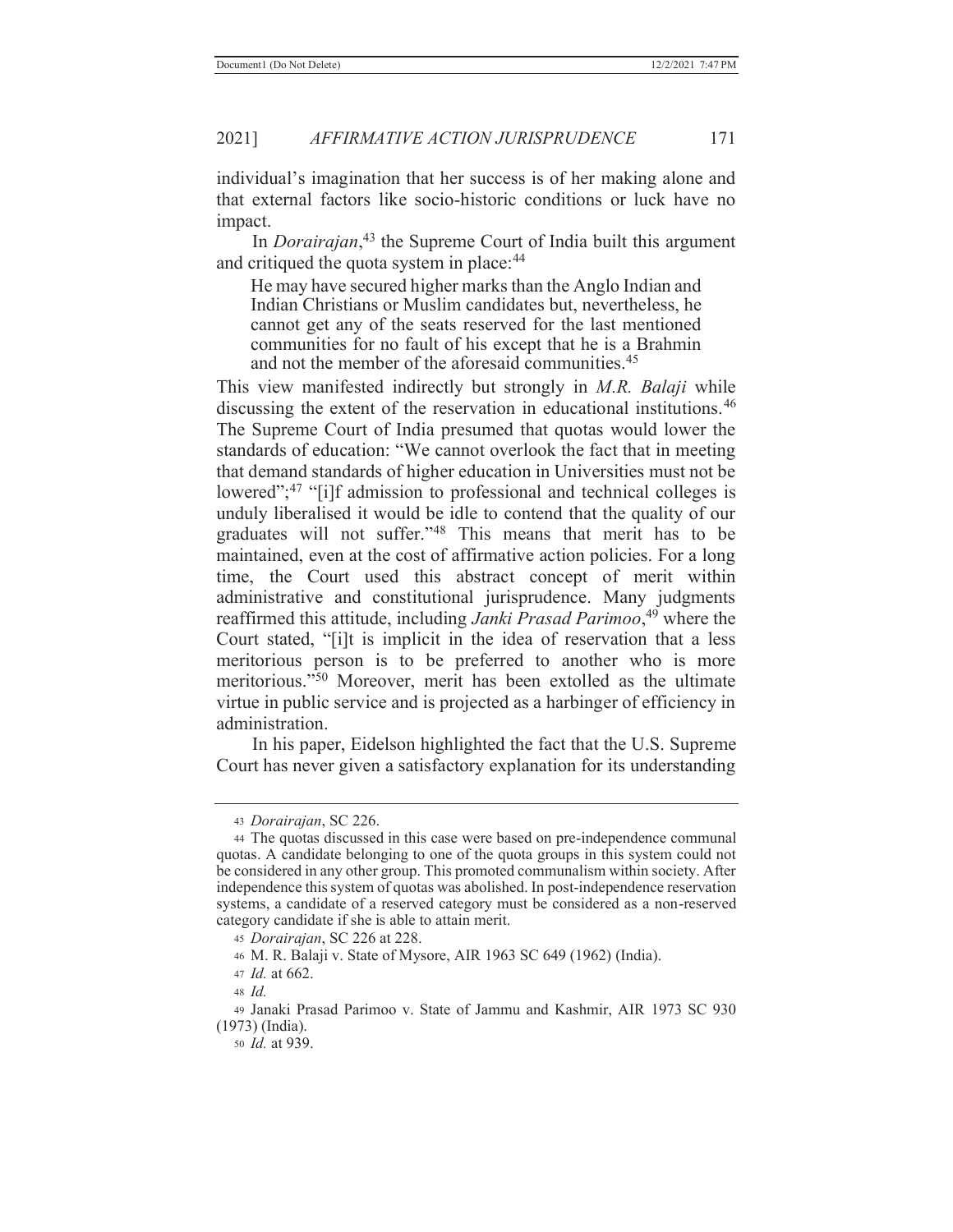of respecting a person's individuality. Specifically, he argues that "the argument linking colorblindness to respect for people's individuality remains highly opaque."<sup>51</sup> Similarly, the Supreme Court of India indirectly relied on the concept of merit to defend personal autonomy reflected through the formal equality provisions. Yet, it never clearly articulated the core relationship between the concept of merit and a person's individuality. Thus, in my view, the underlying logic of the Supreme Court of India can be articulated as such: merit represents a person's choices and efforts to author her own life, or as Eidelson explains, "[i]t is the cumulative accretion of such choices that defines a person's life as her own . . . ."52 Therefore, according to the Supreme Court of India, the fruits of those efforts are part of her individuality and her individuality will be violated if she is not allowed to enjoy the consequences of her efforts represented by her merit. This approach, similar in both jurisdictions, leads to a color/caste-blind interpretation of affirmative action policies.

#### *A. Merit and Social Conventions*

 Eidelson focused on the concept of respect in the composite phrase "respecting an individual's autonomy." His argument underpins a relationship between respect and social conventions.<sup>53</sup> Eidelson further classified respect and disrespect into two types, based largely on how social conventions can impact these notions: First, "convention-independent disrespect," in which an act is disrespectful in itself, irrespective of any social-convention.54 This is *genuine*  disrespect. Second, "convention-dependent disrespect," which is an act of *apparent* disrespect; the act is disrespectful because social conventions mark it so even though it may or may not be disrespectful in reality.55

 In the cases discussed above, the Supreme Court of India incorrectly treated the concept of merit as an independent reality, free of all social contingencies. In doing so, it predicated its understanding on the popular social meaning of merit. The moral force that the Court drew upon is supplied by the popular understanding of what merit means and represents. Merit represents respect for individual autonomy. This notion of merit, adopted and used by the Supreme

<sup>51</sup> Eidelson, *supra* note 2, at 1604.

<sup>52</sup> Eidelson, *supra* note 2, at 213.

<sup>53</sup> Eidelson, *supra* note 2, at 1617–23.

<sup>54</sup> *Id.* at 1621.

<sup>55</sup> *Id.*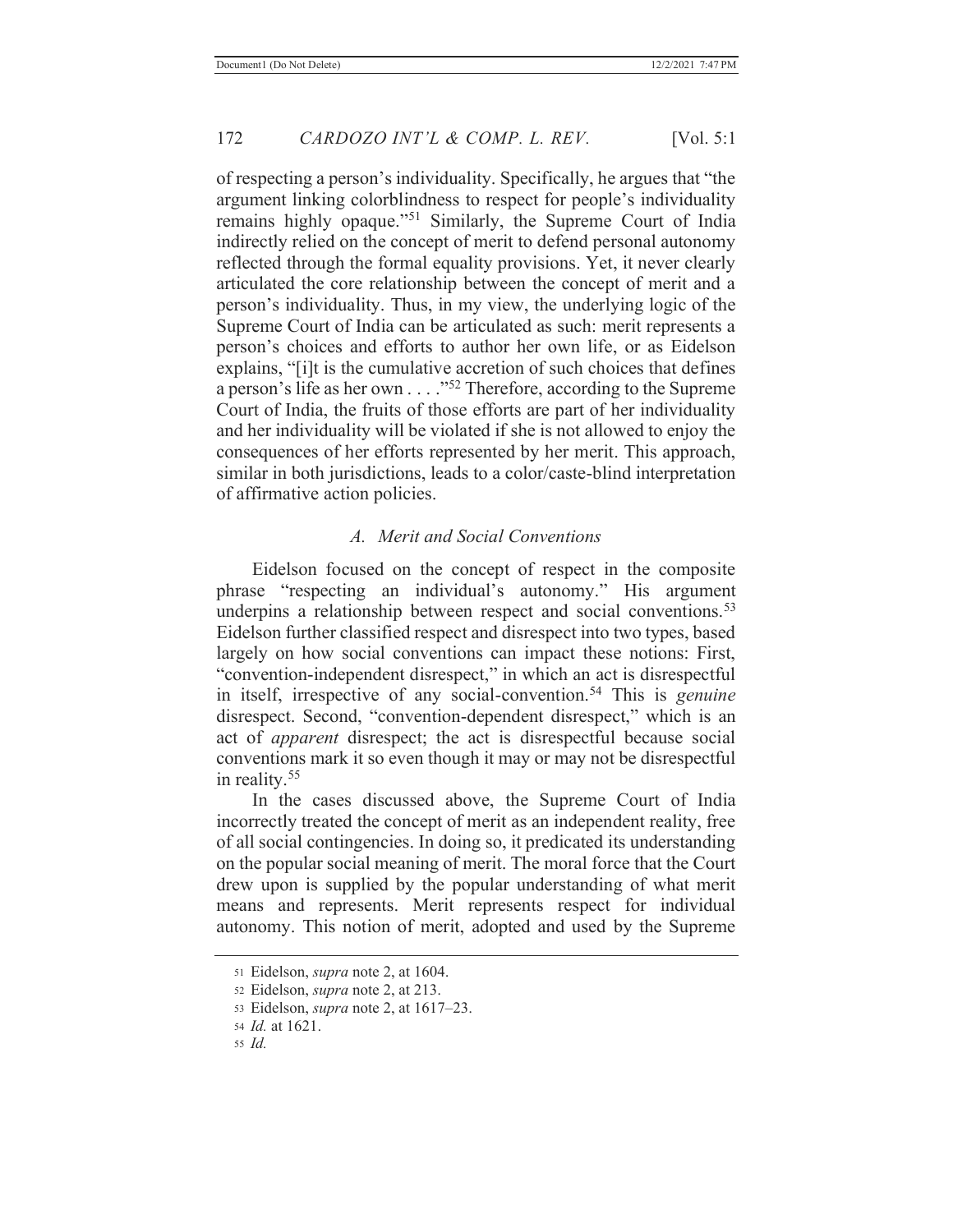Court of India, can be understood as an instance of conventiondependent respect.

Eidelson's differentiation between these two concepts of respect resembles Kant's framework in the second part of his book entitled *Groundwork of the Metaphysics of Morals.*56 Kant warns of the dangers of misinterpretations when a (moral) principle from its metaphysical form—which, for Kant, means the pure idea free of any empirical factor—descends onto society for people to understand. For Kant, the popular understanding of moral principles is empirical and based on a number of impure factors. He wrote, "[t]his descending to popular concepts is certainly very commendable, provided the ascent to the principles of pure reason has first taken place  $\dots$ ."<sup>57</sup> This descent of principles (which were pure in their metaphysical form) to the popular understanding, inevitably allows fickleness of the human heart to set in and influence the interpretation of principles (moral and political).58 According to Kant, these empirical factors, which influence a human's heart and mind are, "a mixed doctrine of morals, put together from incentives of feeling and inclination and also rational concepts . . . ."59 In other words, these factors operate at the level of popular understanding.

Comparing Eidelson's classification then, the U.S. Supreme Court's convention-dependent approach resembles, at least indirectly, Kant's understanding of popular notions shaped by social conventions. As such, Eidelson has argued that the Court should be more aware of these social influences and must detach from them to reach a better understanding of concepts such as respect and individuality.<sup>60</sup>

### IV. APPLYING EIDELSON'S SUGGESTIONS AND TEMPORARY SIGNS OF TRANSFORMATION

 Eidelson argues that, if the U.S. Supreme Court endorses his philosophical account, "or some other one with a similar bottom line,"<sup>61</sup> the Court's interpretation of "respect" in the context of racebased affirmative action would have an "important bearing on how the

61 *Id.* 1658.

<sup>56</sup> IMMANUEL KANT, GROUNDWORK OF THE METAPHYSICS OF MORALS 23–55 (Mary Gregor ed. & trans., 1998) (1785).

<sup>57</sup> *Id.* at 21.

<sup>58</sup> *Id.*

<sup>59</sup> *Id.* at 65.

<sup>60</sup> Eidelson, *supra* note 2, at 1634.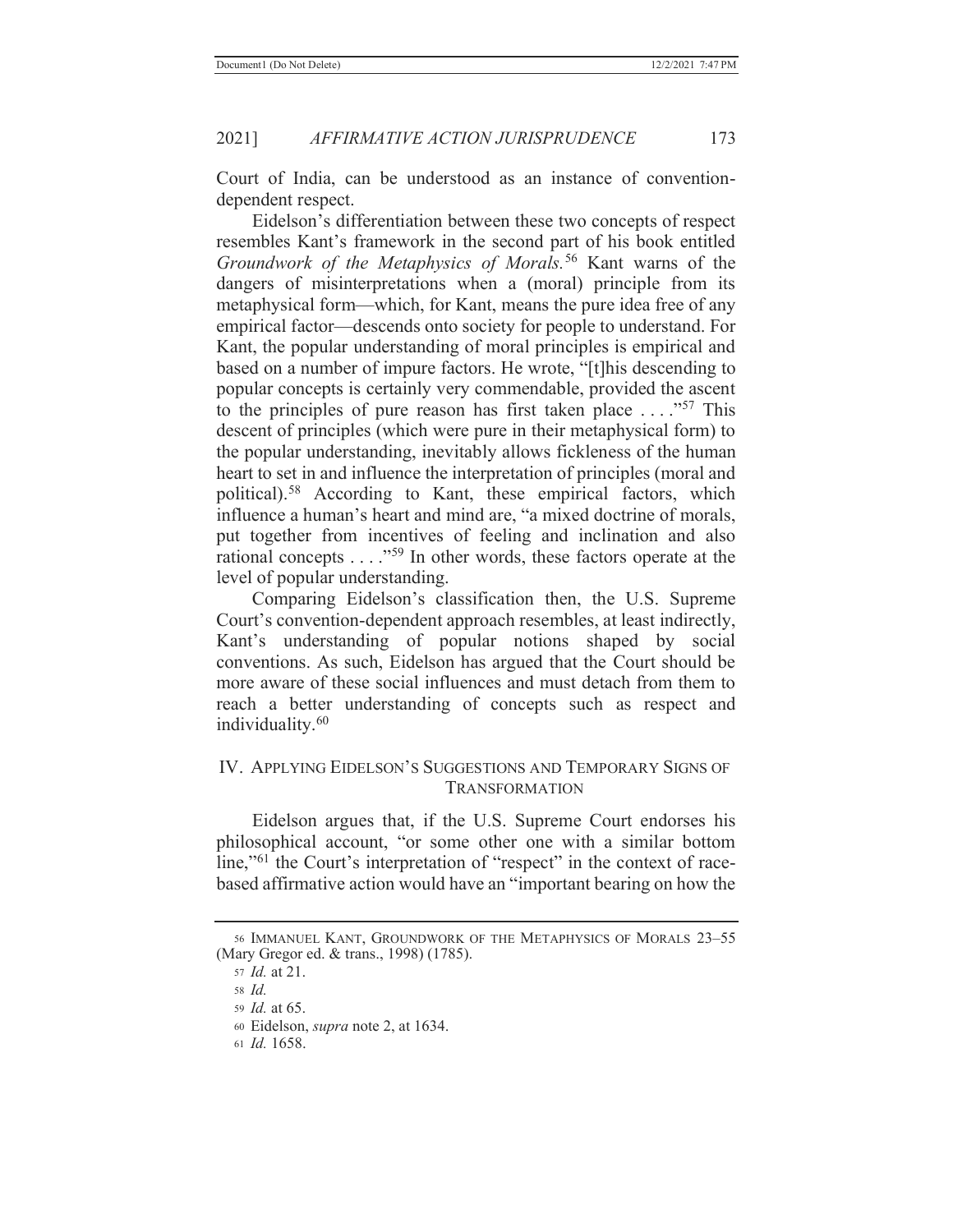implementation of colorblindness ... should proceed."<sup>62</sup> Consequently, according to Eidelson, the project of colorblindness should not "be pursued from a place of righteous indignation, as it has been,"<sup>63</sup> but rather, "with ambivalence and regret."64 This part shows how the new interpretive approach adopted by the Supreme Court of India is similar to Eidelson's suggestions and how, once applied to affirmative action, it transformed the color/caste-blind theory, as predicted by Eidelson, but only temporarily.

 I also highlight the underlying similarity in the nature of changes suggested by Eidelson and practiced by the Supreme Court of India. Eidelson made two important suggestions about what the U.S. Supreme Court could do in this regard. First, the Court should avoid entrenchment of overbroad and costly respect conventions.<sup>65</sup> Second, it should aid in reform by delivering a "saving construction" to affirmative action programs by interpreting them consistently with constitutional values.66

# *A. Affirmative Action Does Not Violate Individuality*

 In cases such as *Rangachari* and *Balaji*, caste as the basis of classification was accepted strictly as an exception to the main rule of formal equality. But then, the Supreme Court of India pressured by Indian society's reality that an individual's social, political, cultural, and economic backwardness, especially those of an SC or ST, predominantly depends on her group's socio-historic status. There is also the reality that individuality of a person does not exist in society free of the above socio-historic factors. In *Balaji*, the Supreme Court of India considered the relationship between caste and class within the context of determining the social backwardness of a community.67 Interpreting Article 15(4) of the Constitution of India, the Court held that the correct term is actually "socially and educationally backward classes of citizens,"68 not castes of citizens. Thereby it removed the focus from caste as a major factor in perpetuating social backwardness, stating that although "castes in relation to Hindu may be a relevant factor to consider in determining the social backwardness

<sup>62</sup> *Id.* <sup>63</sup> *Id.* at 1650. <sup>64</sup> *Id.* <sup>65</sup> *Id.* at 1659–60. <sup>66</sup> *Id.* at 1667. <sup>67</sup> *M. R. Balaji*, AIR 1963 SC 649, at 658. 68 *Id.*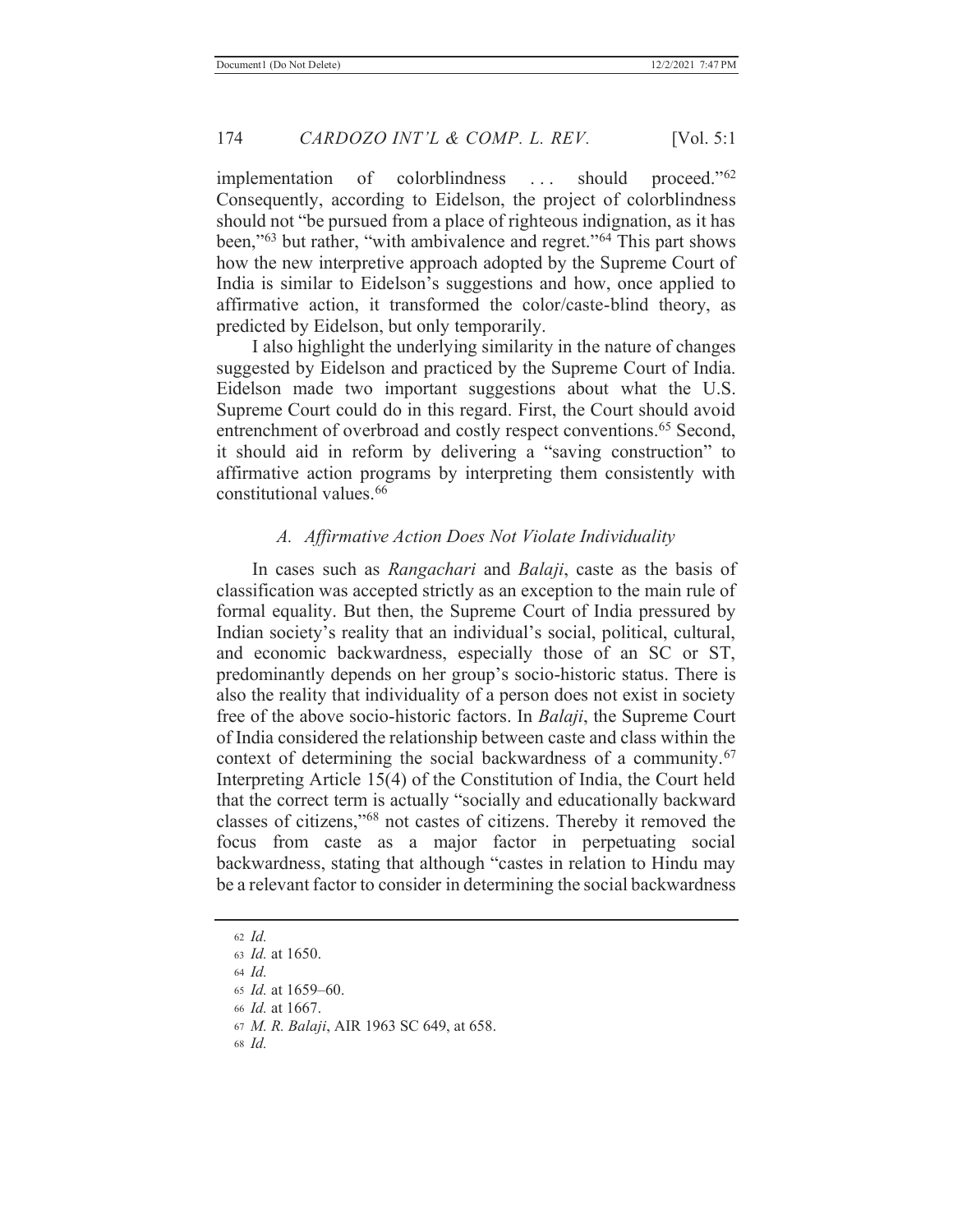of groups or classes of citizens, it cannot be made the sole or dominant test . . . ."<sup>69</sup>

One of the most conservative applications of this notion<sup>70</sup> can be seen in *Chitralekha*, <sup>71</sup> where the court opined that, "[c]aste is only a relevant circumstance in ascertaining the backwardness of a class . . . <sup>772</sup> and, "if in a given situation caste is excluded in ascertaining a class within the meaning of [Article] 15(4) of the Constitution, it does not vitiate the classification if it satisfied other tests."73 The Court accepted the relevance of an individual's social group in ascertaining her social status; yet it diluted the significance of the most important factor, caste, responsible for maintaining backwardness of certain groups compared to less significant factors, such as economic status or geographical remoteness. Through this conceptual maneuver, the Supreme Court of India defended the centrality of the notion of individuality and formal equality.

 In the United States, the Supreme Court took a similar approach to race-based affirmative action policies. In *Bakke*, the U.S. Supreme Court held that quotas violate the principle of formal equality. 74 The Court stated that states can have affirmative action programs for benign purposes, but that such policies cannot solely emphasize a candidate's race.75 Writing the plurality opinion, Justice Powell presented the concept of "diversity" in a way that did not mandate consideration of socio-historical factors in determining university admissions.76 For example, in discussing Harvard College's admissions program, Justice Powell drew a conclusion very similar to that of *Chitralekha*, that "[t]he file of a particular black applicant may be examined for his potential contribution to diversity without the factor of race being decisive when compared ... with that of an applicant identified as an Italian-American if the latter is thought to exhibit qualities more likely to promote beneficial educational pluralism."77 By comparing race with economic and geographical factors, American courts downplayed the importance of race in

<sup>69</sup> *Id.* at 659.

<sup>70</sup> *See* GOV'T OF INDIA, MANDAL COMMISSION REPORT 26 (1980).

<sup>71</sup> R. Chitralekha & Another v. State of Mysore, AIR 1964 SC 1823 (1964) (India).

<sup>72</sup> *Id.* at 1833.

<sup>73</sup> *R. Chitralekha*, AIR 1964 SC 1823, at 1834.

<sup>74</sup> *Regents* of the *University of California* v. Bakke, 438 U.S. 265 (*1978)*.

<sup>75</sup> *Id.* at 319.

<sup>76</sup> *Id.* at 272.

<sup>77</sup> *Id.* at 317.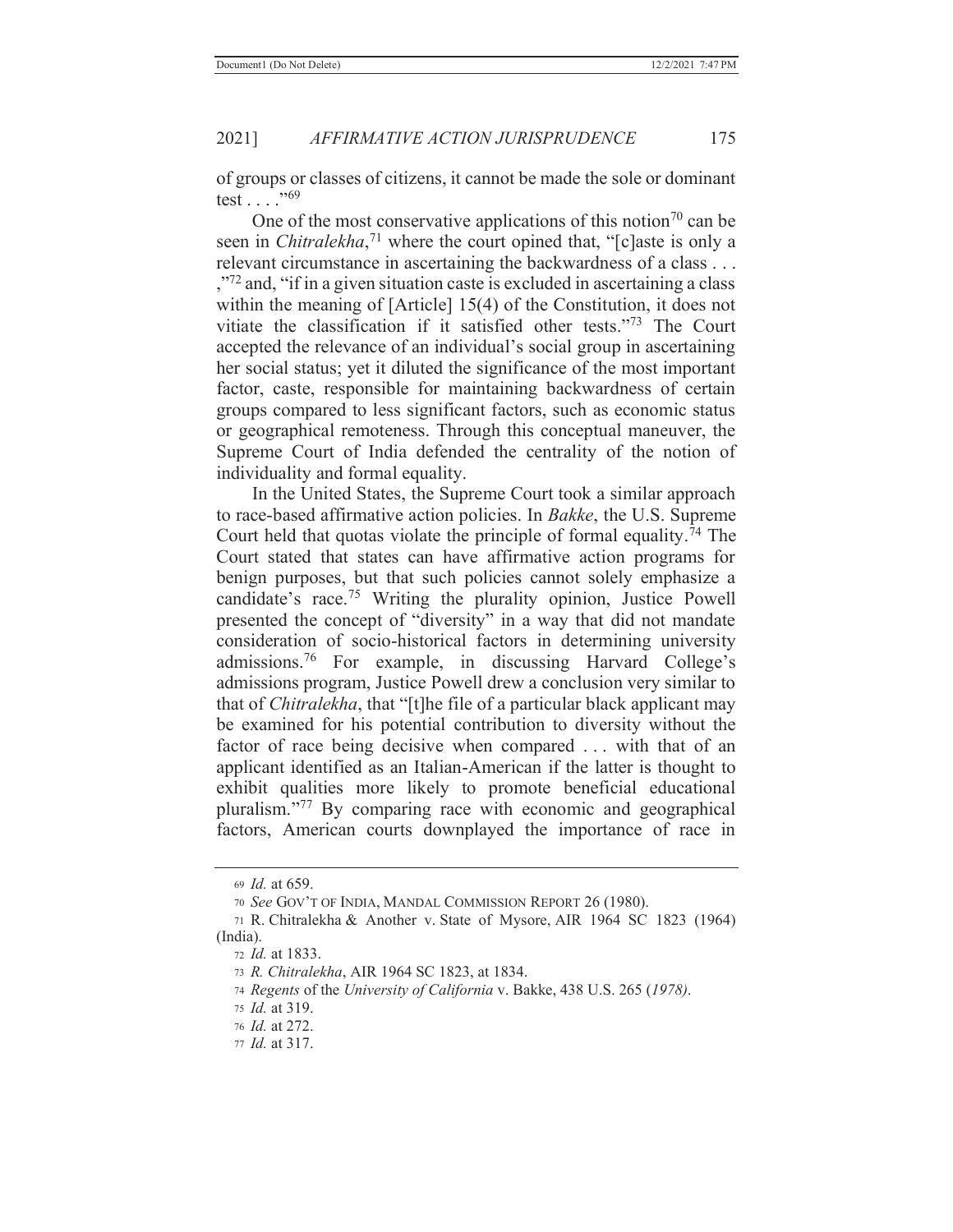identifying historically oppressed communities. As Eidelson explained, whenever race-based inferences arise, they are considered violations of personal autonomy and dignity.78

 The Supreme Court of India, however, later showed a change in the decisions of *Minor P. Rajendran*79 and *P.Sagar*. 80 In *Minor P. Rajendran*, the Court accepted that a caste is a type of class: "caste is also a class of citizens and if the caste as a whole is socially and educationally backward, reservation can be made in favour of such a caste . . . ."81 Going a step further, in *Periakaruppam,*<sup>82</sup> the Supreme Court of India explicitly accepted that caste-based inferences are required to address issues of social justice: "It cannot be denied that unaided many sections of the people in this country cannot compete with the advanced sections of the Nation. Advantages secured due to historical reasons should not be considered as fundamental rights."<sup>83</sup> Indirectly, the court pinpointed the role of caste in securing advantages for some sections of society and not for the others. This was an important observation, which gave strength to the court's acceptance of caste-based affirmative action policies. In subsequent cases, the Court ascertained that caste plays a major role, along with other factors, in maintaining social backwardness; and also that caste-based inferences in affirmative action policies cannot be ignored or removed.

 In *K.S. Jayasree*, 84 the Supreme Court of India also emphasized that economic criteria itself cannot be considered a major factor for social and educational backwardness; "Poverty by itself is not the determining factor of social backwardness."85 Similarly, the Kerala High Court in *Laila Chacko* refused to accept a family's annual income as the sole determinant of its social and educational backwardness.86 However, in *Chhotey Lal*, 87 the Allahabad High

<sup>81</sup> *Minor P. Rajendran*, 1968 AIR 1012, at 1013–15.

<sup>78</sup> Eidelson, *supra* note 2, at 1635.

<sup>79</sup> Minor P. Rajendran v. State of Madras & Others, AIR 1968 SC 1012 (1968) (India).

<sup>80</sup> State of Andhra Pra & another v. P. Sagar, AIR 1968 SC 1379 (1968) (India).

<sup>82</sup> A. Periakaruppan, Etc v. State Of Tamil Nadu, AIR 1971 SC 2303 (1971) (India).

<sup>83</sup> *Id.* at 2309.

<sup>84</sup> Kumari K.S. Jayasree & Another v. State of Kerala, AIR 1976 SC 2381 (1976) (India).

<sup>85</sup> *Id.* at 2385.

<sup>86</sup> Miss Laila Chacko v. State of Kerala, AIR 1967 Ker 124 (1966) (India).

<sup>87</sup> Chhotey Lal v. State of Uttar Pradesh, AIR 1951 All 228 (1951) (India).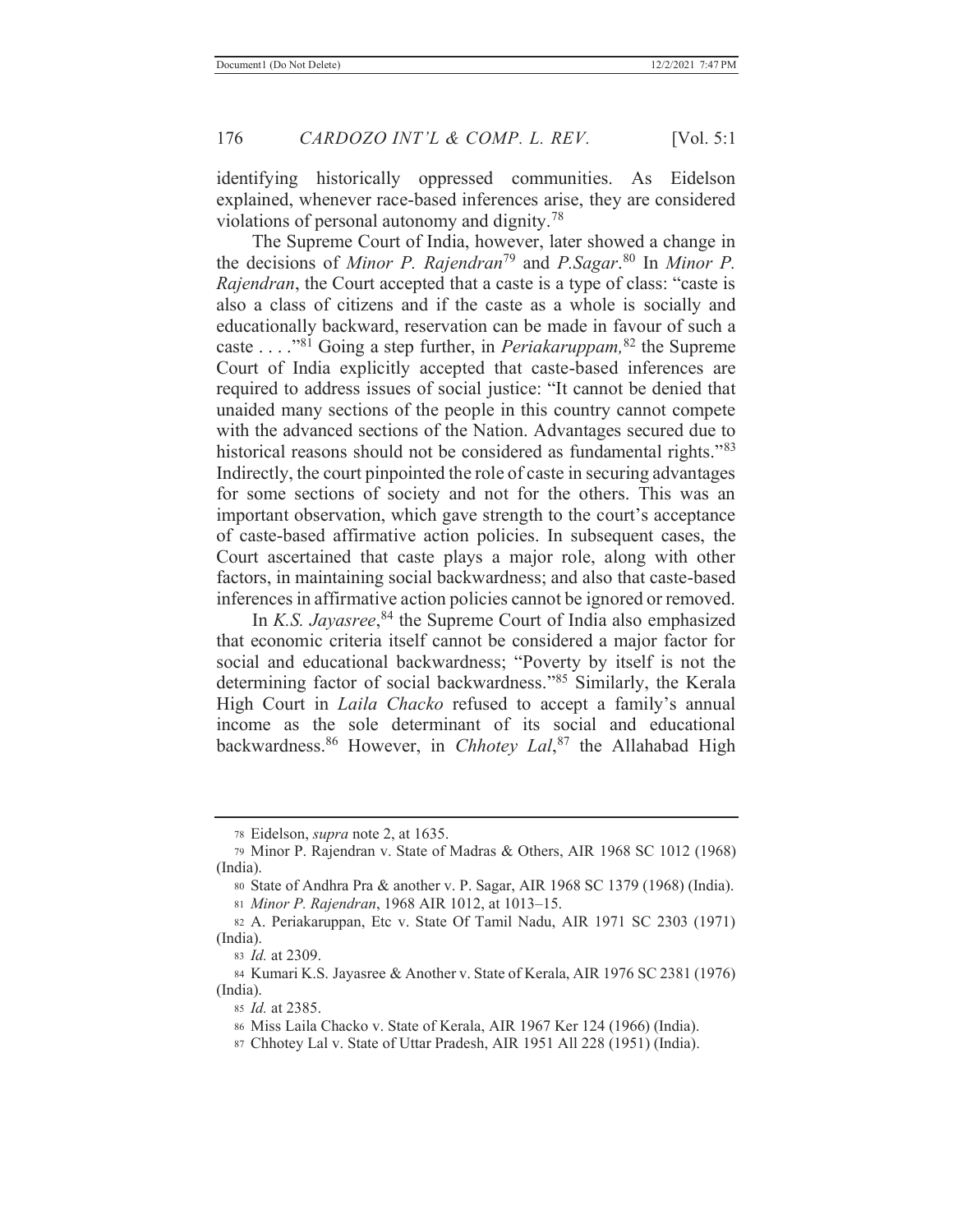Court reaffirmed that, "caste is a relevant factor in determining social backwardness but is not the sole or dominant test."<sup>88</sup>

 There is a marked difference here between the U.S. Supreme Court's recommendation to use race in affirmative action programs and the acceptance of caste by the Supreme Court of India as a major relevant factor. In the United States, the Court's direction for the use of race was predicated on contingent factors. In *Bakke*, Justice Powell explained, through the Harvard College program example, that race may or may not be used by an admissions committee; meaning that race may not be used at all in several cases.<sup>89</sup> The very factor which historically caused the most severe oppression and continues to exercise great influence could be interchangeable with other factors, effectively diluting its significance. This was similar to the approach taken by the Supreme Court of India in *Balaji*, where the Court was trying to ascertain what kinds of socio-economic factors affirmative action policies should consider. Hence, it was indirectly embroiled in the debate whether to allow caste as fundamental or even one of the major factors to enact affirmative action policies when other political or economic factors are present in society.

 Contrary to the United States, however, in the cases *Minor P. Rajendran* to *Chotelal*, state high courts and the Supreme Court of India gradually changed their approach. The Supreme Court of India recognized that caste as a social factor is as significant as economic factors. In later cases the Court recognized that in some communities, like the SCs and STs, caste identity plays a dominant role. To support this conclusion the Mandal Commission Report observed, "historical and sociological evidence does not support the view that, in the ultimate analysis, social backwardness is the result of poverty to a very large extent. In fact, it is just the other way round."90 Once Parliament decided to implement the Mandal Commission Report, it was challenged before the Supreme Court of India. *Indra Sawhney* held that caste is a valid basis on which to enact an affirmative action policy.91

 I argue that, in these cases, the Supreme Court of India made conscious efforts to aid the needed reforms, as suggested by

<sup>88</sup> *Id.*

<sup>89</sup> *Regents* of the *University of California* v. Bakke, 438 U.S. 265, 316–17 *(*1978)*.*

<sup>90</sup> MANDAL COMM'N REP., *supra* note 71.

<sup>91</sup> Indra Sawhney v. Union of India, AIR 1993 SC 477 (1992) (India).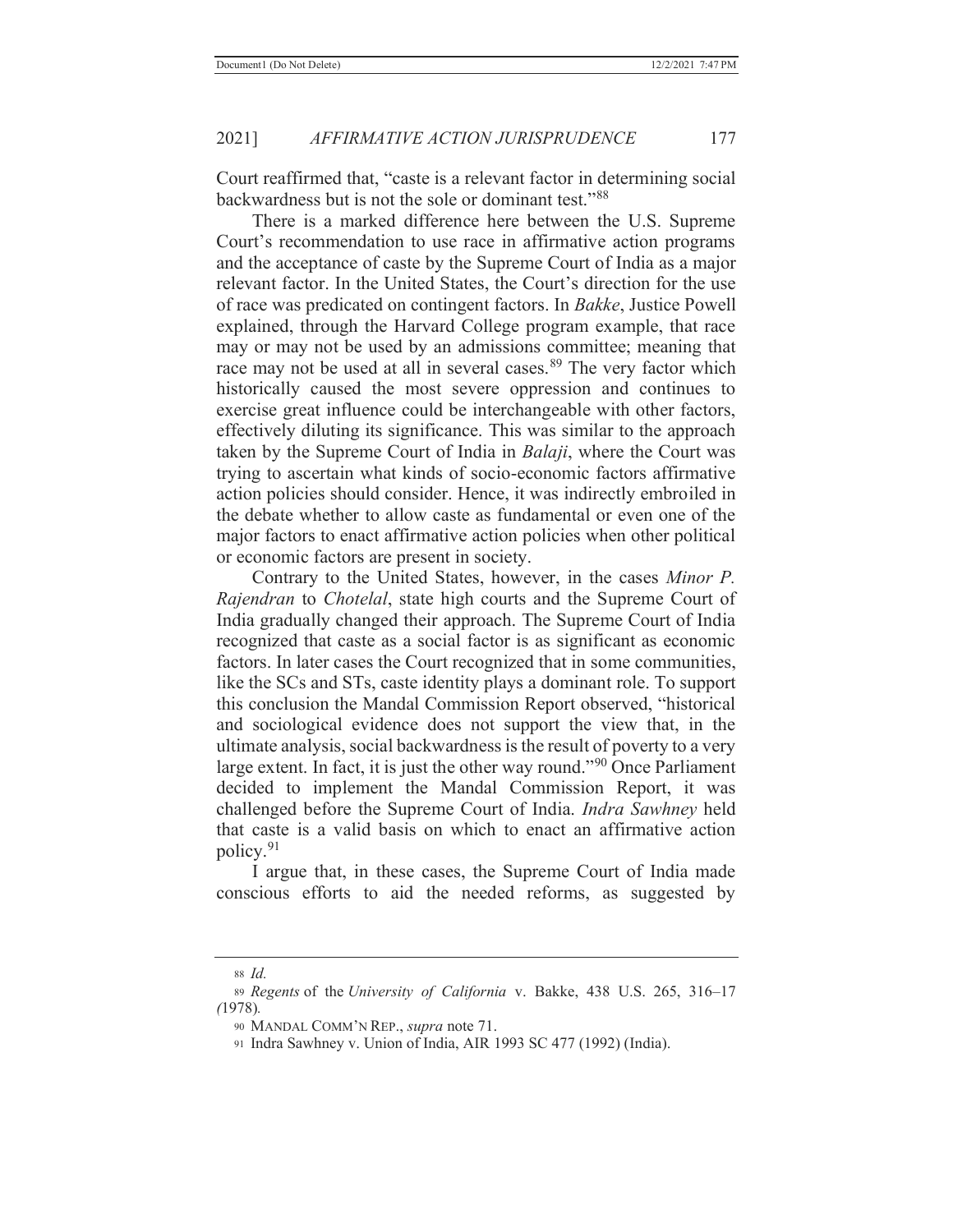Eidelson.92 The philosophical bottom-line used by the Court may not be identical to Eidelson's theory, but it is similar. Though the Court never indulged in detailed discussion of personal autonomy or dignity in articulating the importance of caste-based classifications, it accepted that such policies are not violative of any fundamental right of those individuals against whom they are enacted. Conversely, the U.S. Supreme Court has consistently considered race-based inferences as harm to personal dignity,  $93$  but the Supreme Court of India challenged the notions of merit and violations of individual rights as constitutional objections to caste-based affirmative action policies. The Court took on the question of merit indirectly by reassessing the relationship between the substantive equality and formal equality provisions in the Constitution of India. In my view, whether castebased affirmative action policies violated an individual's autonomy & dignity depended upon how the relationship between the two forms of equality was interpreted by the Court. I argue that by harmonizing the relationship between formal and substantive equality within the constitutional scheme, the Supreme Court of India embraced and applied a philosophy similar to Eidelson's theory.

### *B. Considering Merit as an Artificial Social Construct*

 Suggesting what the U.S. Supreme Court could do if it accepted his philosophical framework, Eidelson commented, "[i]n particular, the Court could uphold, but offer its own gloss on, state actions that arguably transgress existing social understandings about respect."<sup>94</sup> My account of Indian jurisprudence suggests that the Supreme Court of India did more than just offering its own gloss. It was able to draw on moral and political philosophies implicit in the Constitution of India to refute merit arguments against reservations.

 The Supreme Court of India attempted to harmonize the relationship between the two equality principles.<sup>95</sup> Justice Koka Subba Rao first attempted to do so in his dissenting opinion in *T. Devadasan*. 96 Justice Subba Rao opined that there is an essential link between the formal and substantive equality provisions. Regarding the substantive equality provision, Justice Subba Rao stated, "[i]t has not

<sup>92</sup> Eidelson, *supra* note 2, at 1667–72.

<sup>93</sup> *See* Parents Involved in Cmty. Sch. v. Seattle Sch. District No.1, 551 U.S. 701 (2007).

<sup>94</sup> Eidelson, *supra* note 2, at 1667.

<sup>95</sup> The principles of substantive equality and formal equality.

<sup>96</sup> T. Devadasan v. Union of India, AIR 1964SC 179 (1964) (India).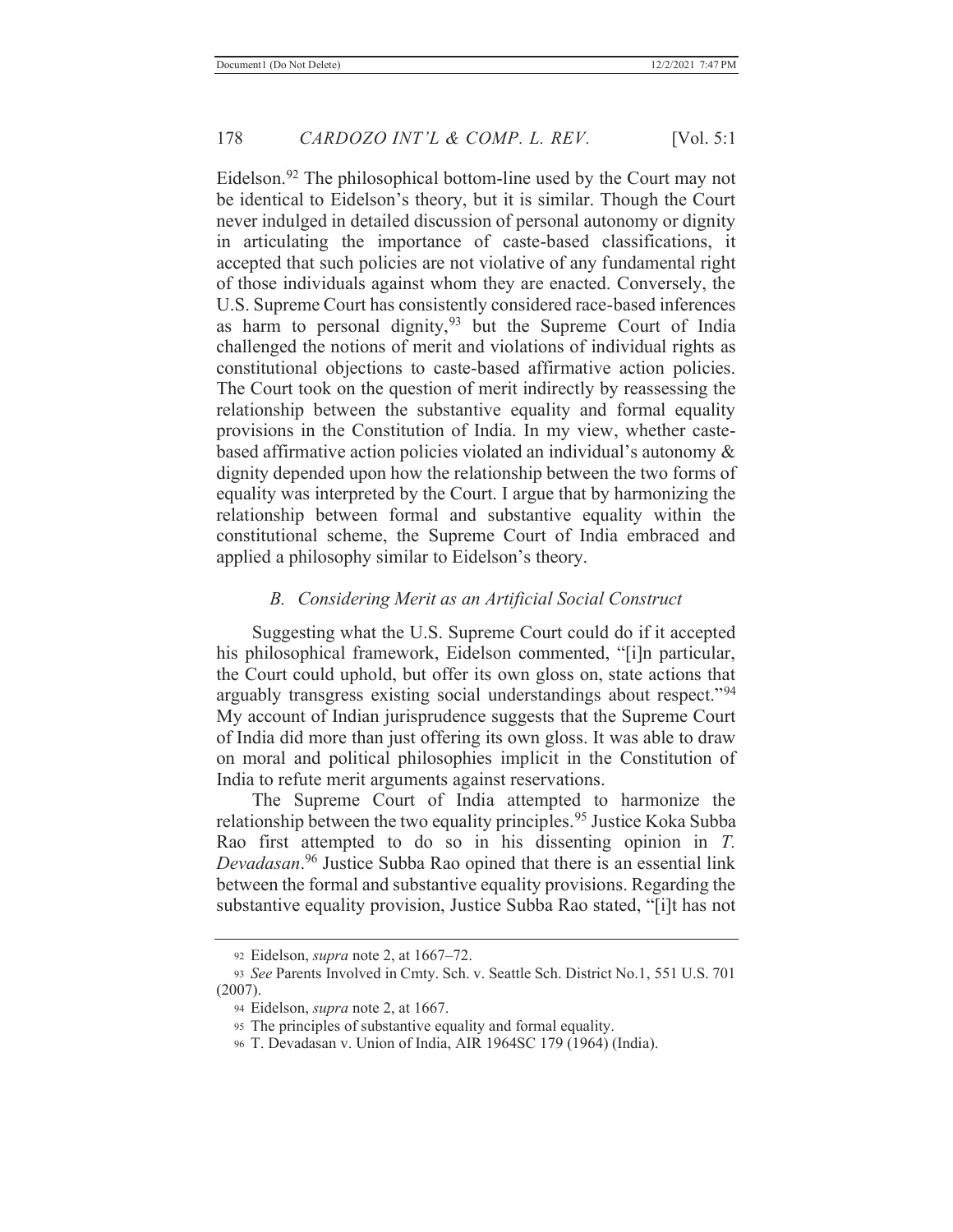really carved out an exception, but has preserved a power untrammelled by the other provisions of the Article."97 As discussed above, the Supreme Court of India previously held that any preference or quota on the basis of one's social community was an exception to the main principle of formal equality. But by articulating the interdependence of the formal and substantive equality provisions, Justice Subba Rao foreshadowed a major change in Indian equality jurisprudence.

 For Justice Subba Rao, Article 16(1)'s formal equality alone is insufficient to deliver social justice: "[i]f it stood alone, all the backward communities would go to the wall in a society of uneven basic social structure."98 He emphasized that it is pertinent to account for the social circumstances within which an individual is conditioned for any concept of equality to be meaningful. He also stressed that, "[c]enturies of calculated oppression and habitual submission reduced a considerable section of our community to a life of serfdom."99 This means that a person's social situation or status is not only important, but in many instances it is essential. In my view, this argument is identical to Eidelson's claim that "respect for a person's individuality does not inherently require, or even favor, disregard of information carried by her race."<sup>100</sup>

In *N.M. Thomas*,<sup>101</sup> the Supreme Court of India adopted a definitive position in relation to caste-based affirmative action policies. In one of the clearest expansions of Justice Subba Rao's dissent, Justice Mathew stated that equality "is a symbol of man's revolt against chance, fortuitous disparity, unjust power and crystallized privileges."102 More specifically, he challenged the foundation of formal equality, which is considered an ultimate moral virtue. "Formal equality of opportunity simply enables people with mere education and intelligence to capture all the posts and to win over the less fortunate in education and talent even when the competition is fair."<sup>103</sup> It is noteworthy that Justice Mathew's statement challenged the popular or social understanding of what constitutes equality or equality of opportunity. In this judgment, a majority of the justices

<sup>97</sup> *Id.* at 190.

<sup>98</sup> *Id.* at 189.

<sup>99</sup> *Id.* at 189–90.

<sup>100</sup> Eidelson, *supra* note 2, at 1600.

<sup>101</sup> State of Kerala v. NM Thomas, AIR 1976 SC 490 (1975) (India).

<sup>102</sup> *Id.* at 513.

<sup>103</sup> *Id.* at 518.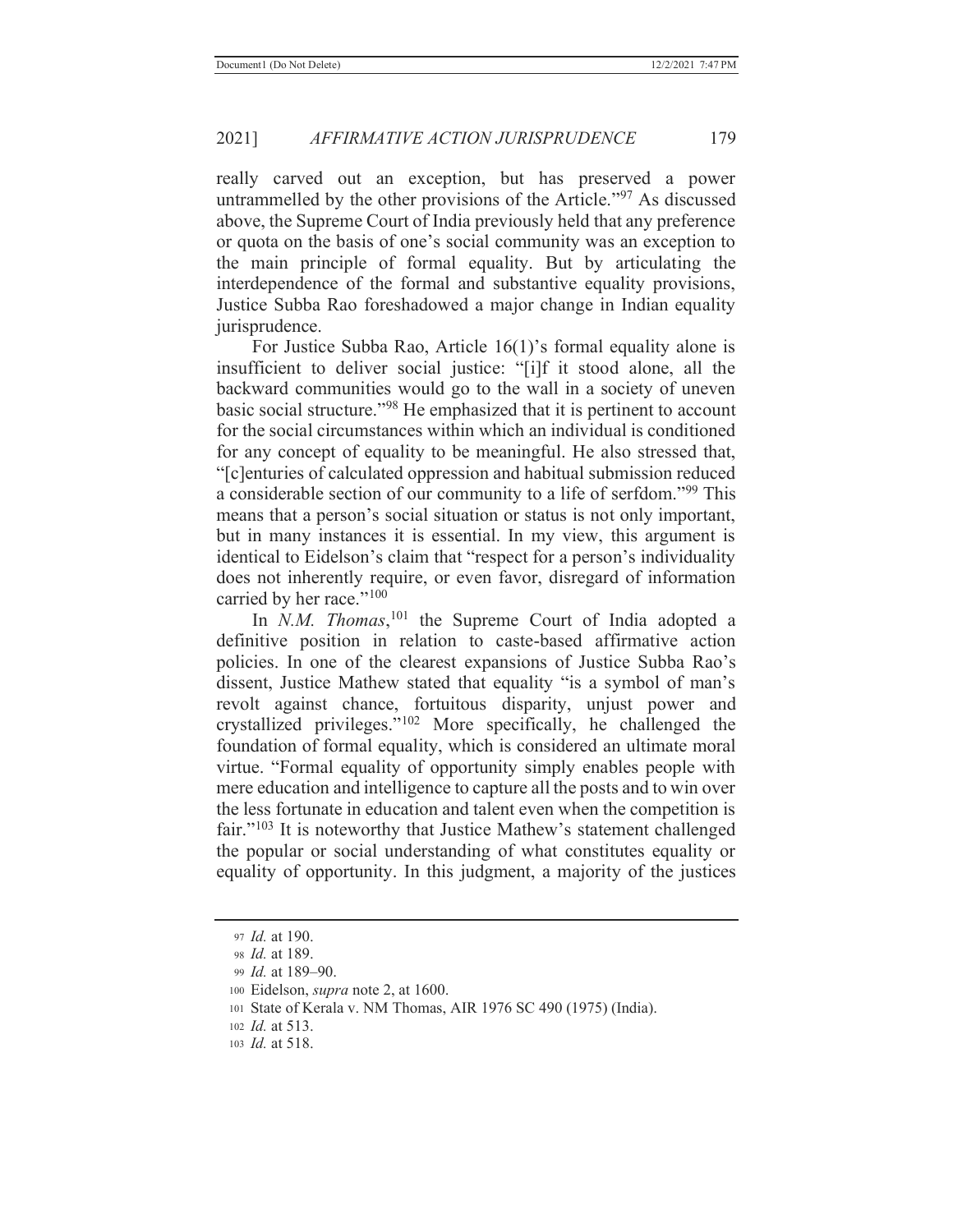attempted to rescue the true meaning of equality from popular notions adopted by the Court itself in its previous decisions. This attempt can be seen as a fundamental transformation in the Supreme Court's outlook. It stopped interpreting formal equality and merit from a convention-dependent viewpoint and advocated instead for a convention-independent viewpoint.

 In *N.M. Thomas*, Chief Justice Ajit Nath Ray held, "[t]he rule of equality within Articles 14 and 16(1) will not be violated by a rule which will ensure equality of representation in the services for underrepresented classes . . . . "<sup>104</sup> Chief Justice Ray claimed that the substantive equality provision was essential for formal equality to operate. Substantive equality, pursuant to Article 16(4), is "one of the methods of achieving equality embodied in [Article] 16(1)."105 Further reforming this issue, Justice Krishna Iyer interpreted the Directive Principles of State Policy, Part IV of the Constitution, as imposing moral and constitutional obligations on the State to deliver transformative justice: "In a spacious sense 'equal opportunity' for members of a hierarchical society makes sense only if a strategy by which the underprivileged have environmental facilities for developing their full human potential."<sup>106</sup> Further, "[s]ociety being, in a broad sense, responsible for these latter conditions, it also has the duty to regard them as relevant differences among men and to compensate for them whenever they operate to prevent equal access to basic, minimal advantages enjoyed by other citizens."107 This decision attempted to transform the entire constitutional jurisprudence of equality and disrupted the Supreme Court's canonical understanding of substantive equality and individual rights.

 In *N.M. Thomas*, the Court did all that Eidelson suggested. It made a conscious effort to interpret caste-based affirmative action policies in a new light, avoided unnecessary entrenchment of older understandings, and contributed to reform. The Court's reform continued for approximately a decade as it attempted to legitimize the use of caste inferences. The Court prioritized the caste-based identity of the SCs and STs. In *E.V. Chinnaiah*, <sup>108</sup> the Court stated, an "[SC] consists of not only the people who belong to some backward caste

<sup>104</sup> *Id.* at 499.

<sup>105</sup> *Id.* at 502.

<sup>106</sup> State of Kerala v. NM Thomas, AIR 1976 SC 490 at 536.

<sup>107</sup> *Id.* at 538.

<sup>108</sup> E.V. Chinnaiah v. State of Andhra Pradesh, AIR 2005 (1) SC 295 (2005) (India).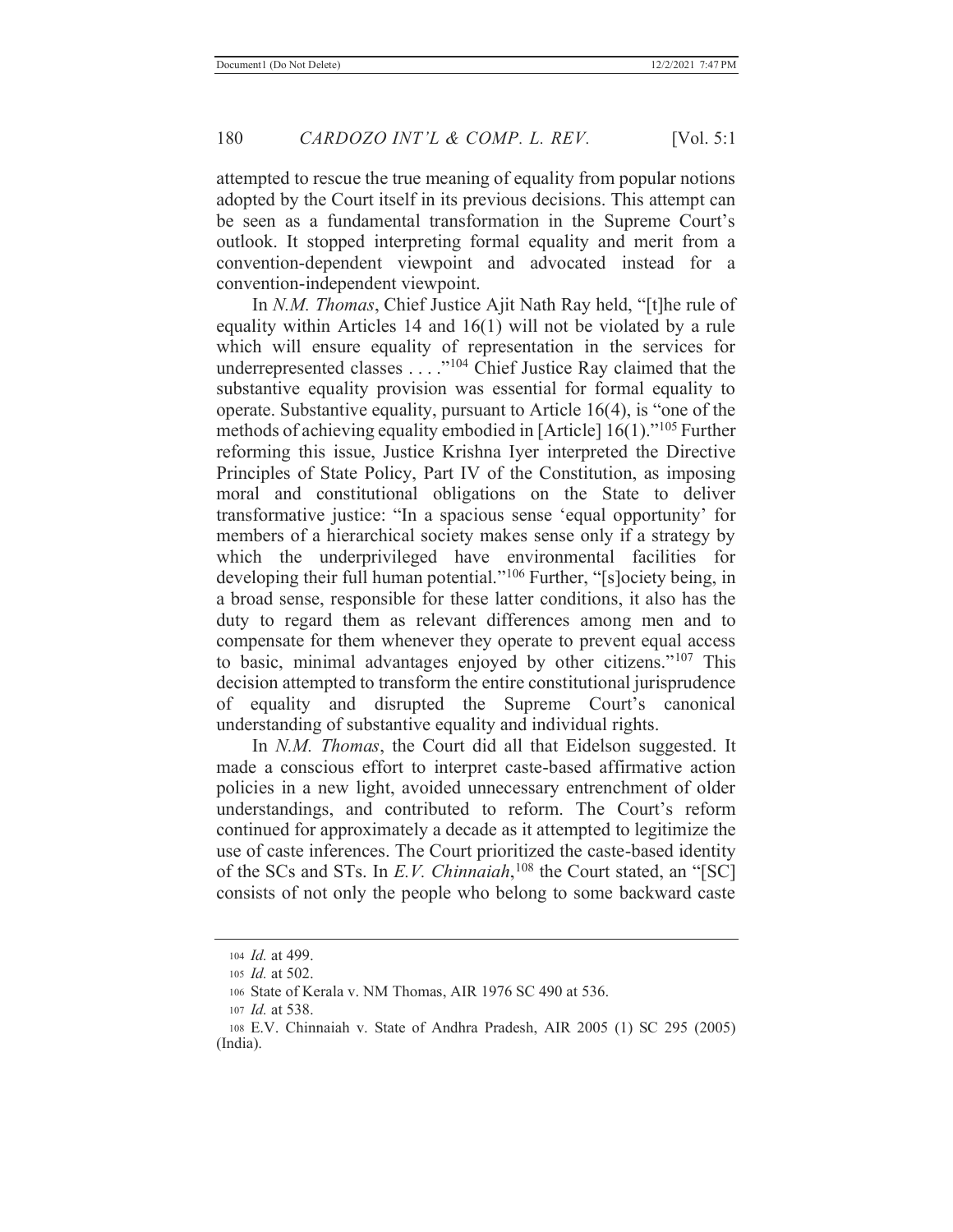but also race or tribe or part of or groups within castes, races or tribes. They are not merely backward but the backwardmost."<sup>109</sup> These observations were significant because policies developed for upliftment of such sections were not strictly held to be an exception to formal equality. These efforts specifically led the Court to reject arguments based on the concept of merit and the primacy of formal equality.

 In another Supreme Court case, *K.C. Vasanth Kumar*, 110 Justice Reddy stated,

Efficiency is very much on the[] lips of the privileged whenever reservation is mentioned .... The underlying assumption that those belonging to the upper castes and classes, who are appointed to the non-reserved posts will, because of their presumed merit, 'naturally' perform better than those who have been appointed to the reserved, posts and that clear stream of efficiency will be polluted by the infiltration of the latter [members of the reserved category] into the sacred precincts is a vicious assumption, typical of the superior approach of the elitist classes. $111$ 

One of the most powerful renditions of India's constitutional philosophy and critique of anti-reservation rhetoric was written by Justice Krishna Iyer in *Karamchari Sangh*. 112 Anti-reservation proponents who argue that reservation leads to inefficiency in public administration usually draw support for their argument from Article 335 of the Constitution of India, which mandates that efficiency in public services be maintained.<sup>113</sup> Justice Krishna Iyer acknowledged that, "[t]he sting of the argument against reservation is that it promotes inefficiency in administration by choosing sub-standard candidates in preference to those with better mettle."114 Dispelling this popular assumption about the supremacy of merit, he commented that "[t]rite arguments about efficiency and inefficiency are a trifle phoney . . . . The preponderant majority coming from the unreserved communities are presumably efficient and the dilution of efficiency caused by the minimal induction of a small percentage of 'reserved' candidates

<sup>109</sup> *Id.* at 429.

<sup>110</sup> K.C. Vasanth Kumar & Another v. State Of Karnataka, AIR 1985 SC 1495 (1985) (India).

<sup>111</sup> *Id.* at 1509.

<sup>112</sup> Akhil Bharatiya Soshit Karamchari Sangh v. Union of India & Others, AIR 1981 SC 298 (1981) (India).

<sup>113</sup> *See*India Const. art. 335.

<sup>114</sup> *See Sangh*, AIR 1981 SC 298, at 327.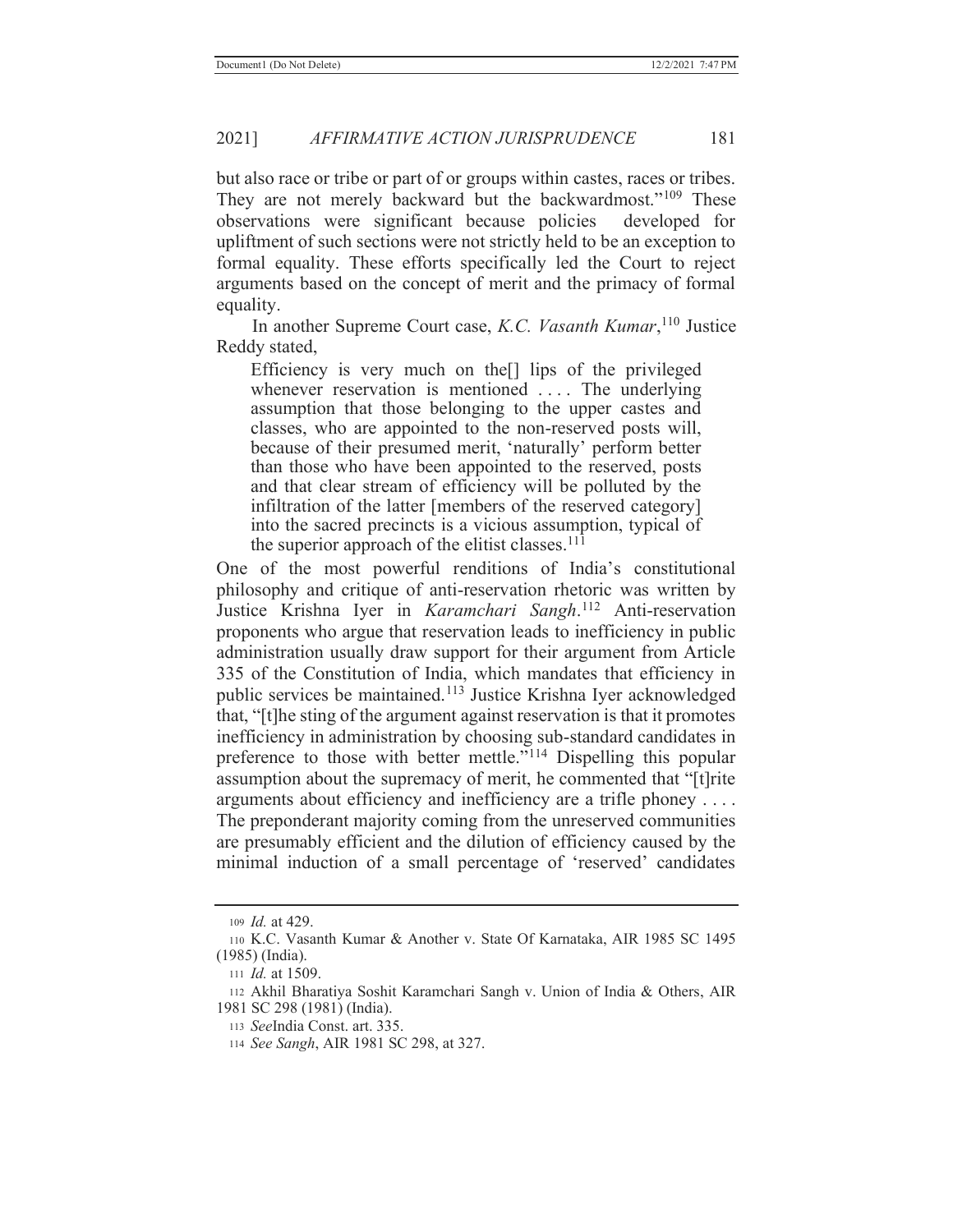cannot affect the over-all administrative efficiency significantly."<sup>115</sup> The Court did not allow the petitioners here to reopen the fundamental issues settled in *N.M. Thomas*. On the contrary, in a sharp rejection of the argument that reservation in promotion will let otherwise undeserving candidates into higher and more important positions, the Court stated, "[w]e are not impressed with the misfortune predicted about governmental personnel being manned by morons merely because a sprinkling of harijans/girijans happen to find their way into the Services."<sup>116</sup> Specifically, "[t]he malady of modern India lies elsewhere, and the merit-mongers are greater risks in many respects than the naive tribals and the slightly better off low castes."<sup>117</sup>

# *C. The Mandal Commission Report: Merit is an Artificial Social Construct*

 One of the most effective assaults on the primacy of formal equality and the concept of merit was made by the Mandal Commission Report.118 The first Backward Class Commission was established pursuant to Article 340 of the Constitution of India; the Commission submitted its report in March 1955.119 The Commission's constitutional aim was to recommend ways in which the position of "socially and educationally backward classes" could be improved.<sup>120</sup> But because of the confusion in the definitions of caste and class, and some other fundamental problems, the Chairman of the Commission, Kaka Kalelkar, wrote to the President of India requesting the report's rejection.121 In 1979, the second Backward Class Commission was appointed, known as the Mandal Commission, and in 1990, Parliament declared its intent to implement its recommendations.<sup>122</sup>

 Chapters IV through VII of Part I of the Report addressed the influence of caste on social backwardness, questioned the fundamental logic of formal equality, and reconstructed the concept of merit in social realities.<sup>123</sup> Firstly, it acknowledged that, "[i]n India [the] caste

<sup>120</sup> *Id.*

<sup>122</sup> *Id.* at 12.

<sup>115</sup> *See id.* at 328–29.

<sup>116</sup> *See id.* at 328.

<sup>117</sup> *Id.*

<sup>118</sup> *The Mandal Commission Report*, NAT. COMM'N FOR BACKWARD CLASSES (Dec. 31, 1980),

http://www.ncbc.nic.in/User\_Panel/UserView.aspx?TypeID=1161.

<sup>119</sup> *See* Indra Sawhney v. Union of India, AIR 1993 SC 477.

<sup>121</sup> *Id.* at 9.

<sup>123</sup> *See The Mandal Commission Report*, *supra* note 118.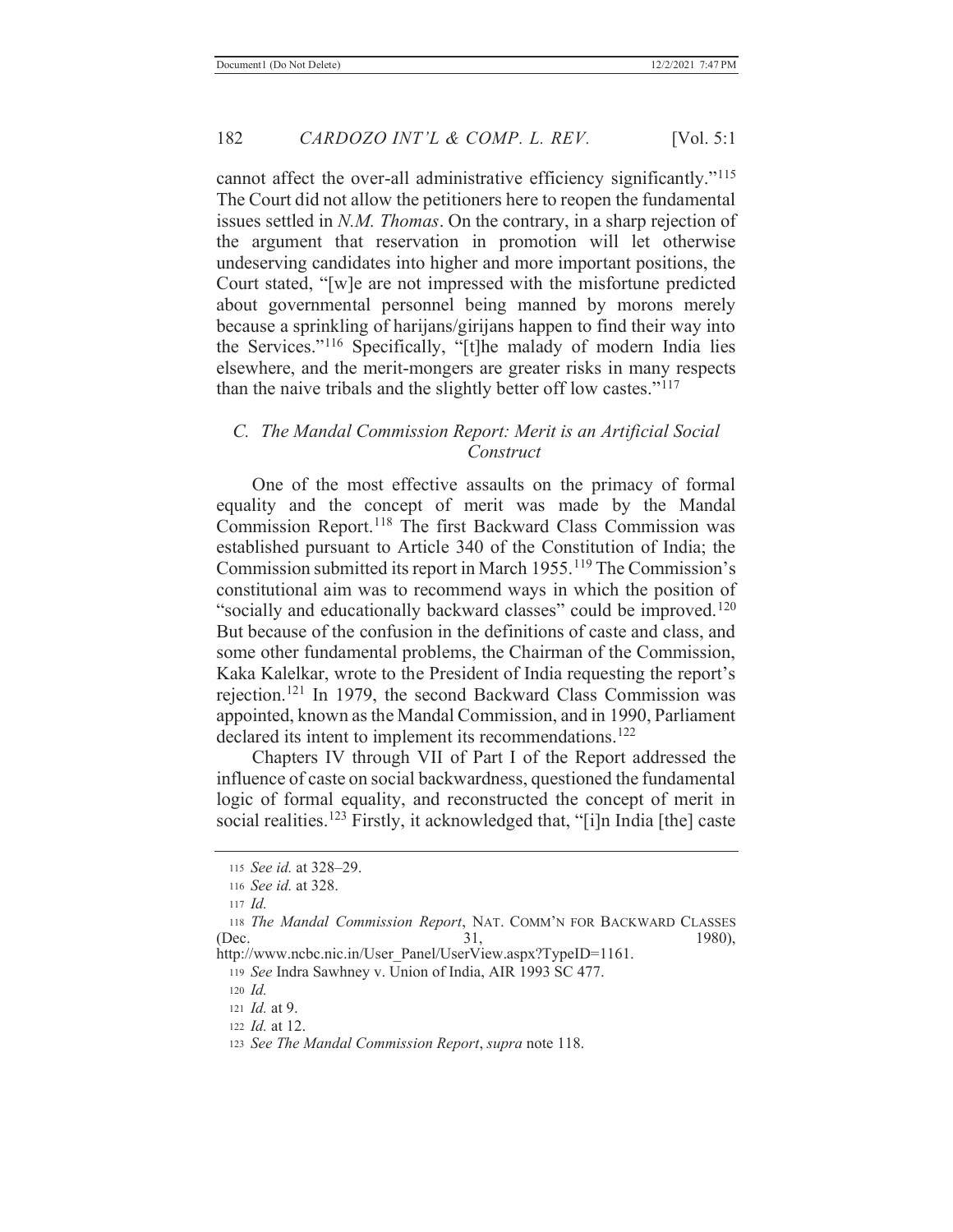system has endured for over 3,000 years and even today there appear no symptoms of its early demise."124 It also argued that this system of extreme social hierarchy created the social conditions whereby some communities developed the faculties considered to be "meritorious," while Shudras or untouchables (SCs) were not so lucky. The Report said, "as exclusive custodians of higher knowledge, the Brahmins developed into a highly cultivated community with special flair for intellectual pursuits. On the other hand, the Shudras, being continuously subjected to all sorts of social, educational, cultural and economic deprivation, acquired all the unattractive traits of an unlettered rustic."125 After establishing this socio-historical context, the report attacked the concept of formal equality: "On the face of it the principle of equality appears very just and fair, but it has a serious catch. It is a well-known dictum of social justice that there is equality amongst the equals. To treat unequals as equals is to perpetuate inequality."<sup>126</sup> As such, "[t]he humaneness of a society is determined by the degree of protection it provides to its weaker, handicapped and less gifted members."<sup>127</sup>

 It was highlighted in the Report that formal equality is mostly defended through the concept of merit; "In this connection nothing generates so much heat and genuine indignation as the concept of 'merit.'"128 To unpack the foundation of the concept of merit, the Report demonstrated its view by example.<sup>129</sup> It hypothesized two individuals, Lallu and Mohan, and placed them in different socioeconomic backgrounds: one disadvantaged and backward, and the other advantaged and privileged.<sup>130</sup> The Report claimed that even if both of these individuals have equal levels of intelligence and diligence, the one placed in a disadvantaged position is likely not to achieve the level of success that the privileged individual will achieve.131

 For the purposes of quotas in educational institutions and public employment, the Report expanded the merit framework: "[I]f merit also includes grit, determination, ability to fight odds, etc., should not the marks obtained by Mohan and Lallu be suitably moderated in view

- <sup>128</sup> *Id.* at 23.
- <sup>129</sup> *See id.*
- <sup>130</sup> *Id.*
- <sup>131</sup> *Id.*

<sup>124</sup> *See id.*at 14.

<sup>125</sup> *Id.* at 16.

<sup>126</sup> *See id.* at 21.

<sup>127</sup> *Id.*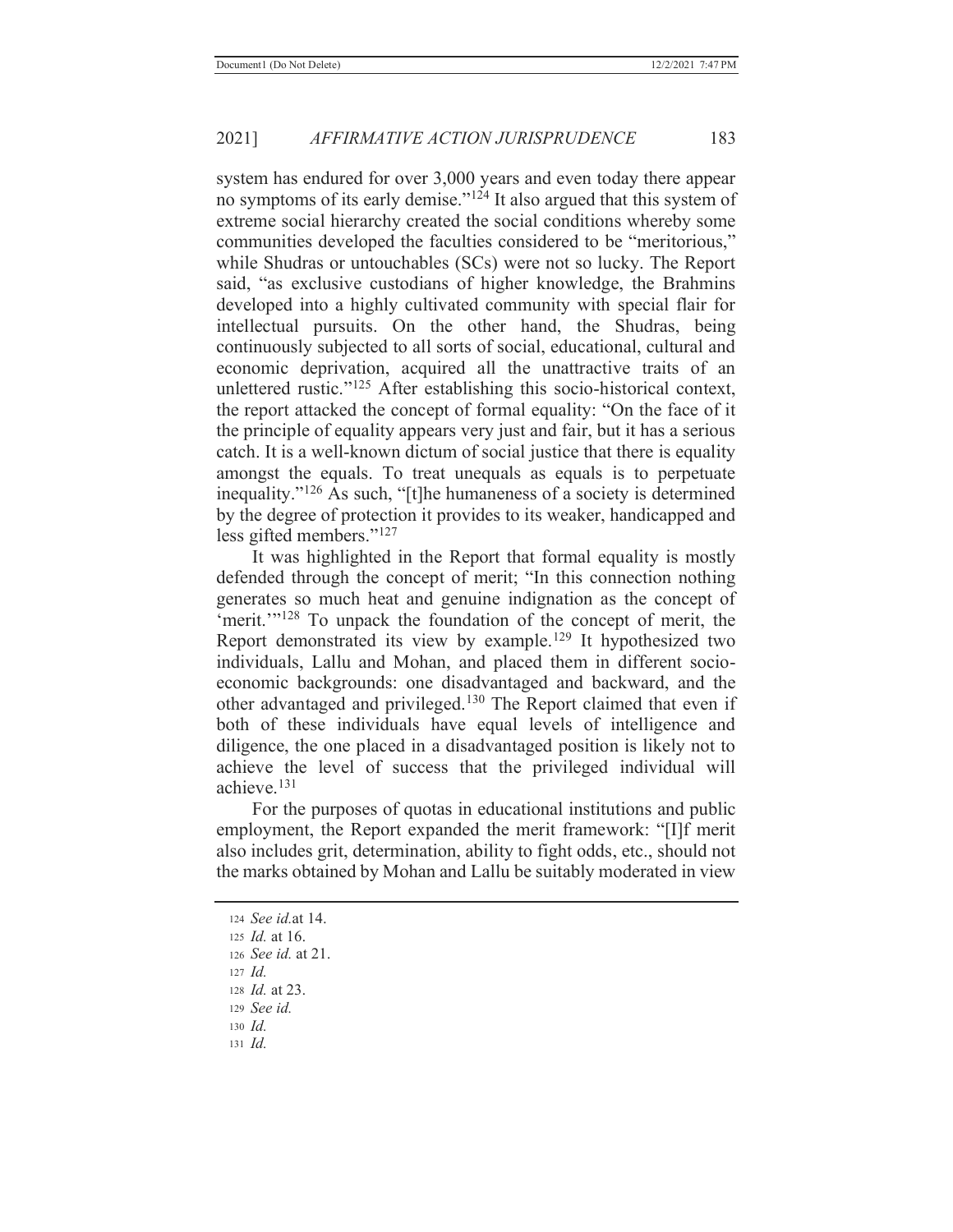of the privileges enjoyed by the former and the handicap suffered by the latter?"132 At first, this approach might seem similar to what Justice Powell argued in *Bakke*. But the primary difference between these two approaches is that the Mandal Commission, like *N.M. Thomas* and several other Indian cases, accepted that such affirmative action policies that "moderate the score" and operationalize "set-aside" or quota of seats for socially and historically oppressed communities, do not violate the formal equality principle.

 More importantly, the Mandal Commission Report argued that merit is a social construct; that the moral authority reflected by merit and strict formal equality is because of their social or popular understanding. As Eidelson would say, it is but a conventiondependent practice and not a reality in itself. Therefore, the Report concluded:

In fact, what we call 'merit' in an elitist society is an amalgam of native endowments and environmental privileges . . . . The conscience of a civilized society and the dictates of social justice demand that 'merit' and 'equality' are not turned into a fetish and the element of privilege is duly recognised and discounted for when 'unequals' are made to run the same race.<sup>133</sup>

 The Report's final perspective satisfies the dimensions of Eidelson's autonomy account and his assertion that court should help in reforming the overbroad and costly social conventions.<sup>134</sup> Eidelson's theory also depends on how a court interprets constitutional values in the presence of social conventions. He argues that the U.S. Supreme Court should not treat a concept in accordance with certain "perceived or felt meanings of actions."<sup>135</sup> If the Supreme Court of the United States adopts his approach, he argues, the Court might acknowledge that, "as a matter of basic moral principles[,] race-based generalizations and decision-making need not be at odds with proper regard for a person's individuality."136 The discussion above demonstrates a similar story. The Supreme Court of India accepts that, as a matter of basic moral principle, socio-historic factors like caste, if used for benign purposes, are not necessarily at odds with other fundamental constitutional goals.

- <sup>135</sup> *Id.* at 1617.
- 136 *Id.* at 1607.

<sup>132</sup> *Id.*

<sup>133</sup> *Id.*

<sup>134</sup> Eidelson, *supra* note 2, at 1608.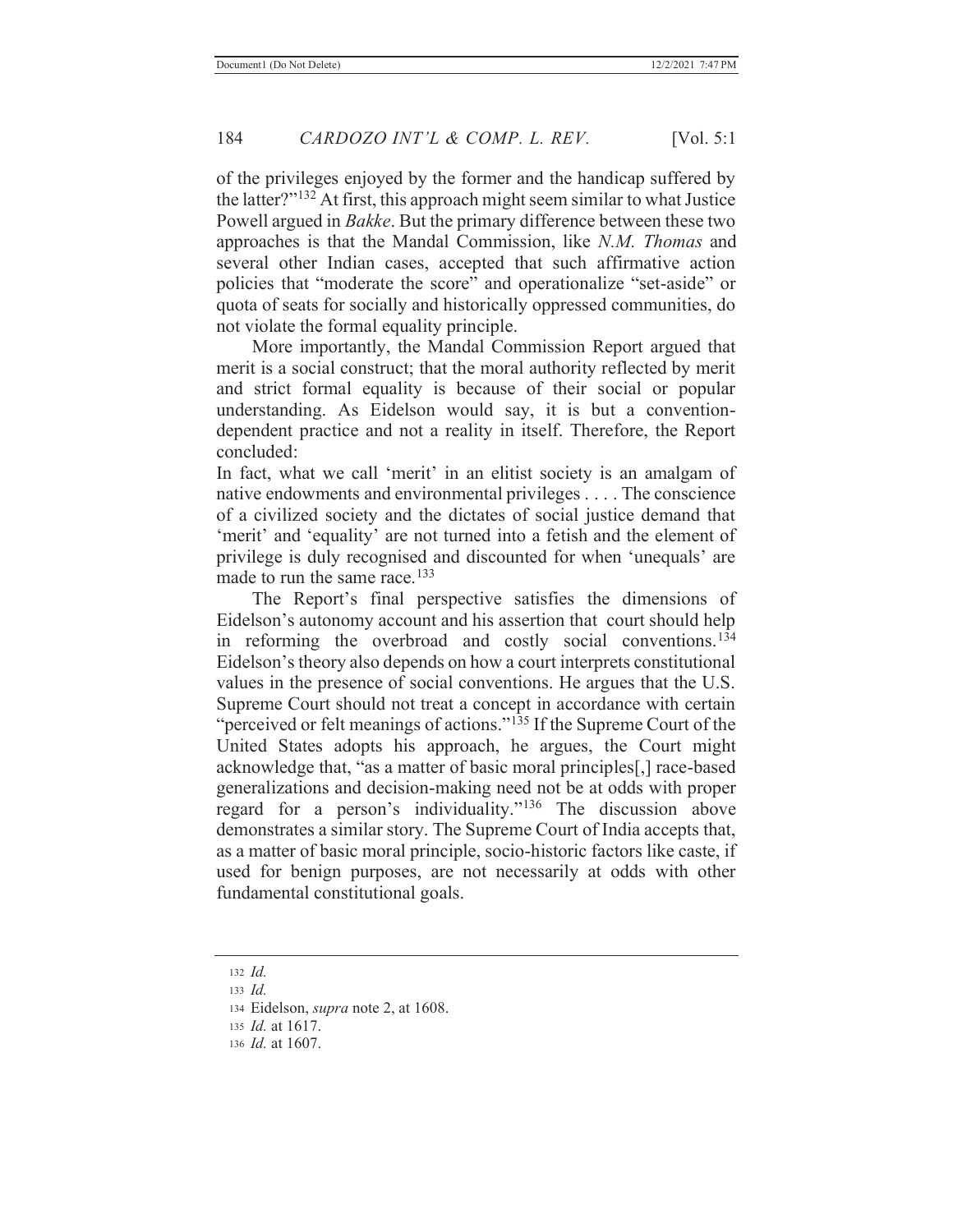At this juncture, I will raise the fundamental question of whether, in the absence of any definitive constitutional principle guaranteeing the protection and empowerment of historically oppressed sections of the body politic, a bona-fide interpretive approach, like that of Eidelson or the Supreme Court of India, could hold its ground; or whether the inertia of older understandings of constitutional values will always pull back from whatever progress equality jurisprudence has made.

The next section of this article demonstrates how, in a complicated manner, the Supreme Court of India returned to its old understanding of merit within the framework of "reservation in promotion" of government employees.

# V. RELAPSE OF INDIAN EQUALITY JURISPRUDENCE

#### *A. Indra Sawhney's Return to Convention-Dependent Merit*

 In 1990, the Indian Central Government announced an intention to implement the Mandal Commission Report, causing considerable political commotion, violence, and unrest.137 India's policy, based on the recommendations of the Report, was challenged in the Supreme Court of India in *Indra Sawhney*. 138 Although the Court held that the concept of reservation in initial public service appointments is constitutional, it was the "reservation in promotions" issue that emerged as a major contention.<sup>139</sup> For decades, many felt that the SC and ST candidates were acutely underrepresented in the higher echelons of state power.140 To that end, there existed State policies that granted the reservations in promotions even after initial appointments in government jobs.

<sup>137</sup> For a political history of the Mandal Commission Report, see *Sundat Story: Mandal Commission Report, 25 Years Later*, INDIAN EXPRESS (Sept. 1, 2015), https://indianexpress.com/article/india/india-others/sunday-story-mandalcommission-report-25-years-later/. *See also* K. Balagopal, *This Anti-Mandal Mania*, 25 ECON. & POL. WKLY 2231, 2231–34 (1990).

<sup>138</sup> Indra Sawhney v. Union of India, AIR 1993 SC 477 (1992) (India). <sup>139</sup> *Id.* at 100–07.

 <sup>140</sup> *Reservation in Promotion for Members of Scheduled Castes*, NAT'L COMM'N SCHEDULED CASTES (Feb. 21, 2013),

http://ncsc.nic.in/files/Reservation%20in%20Promotion.pdf.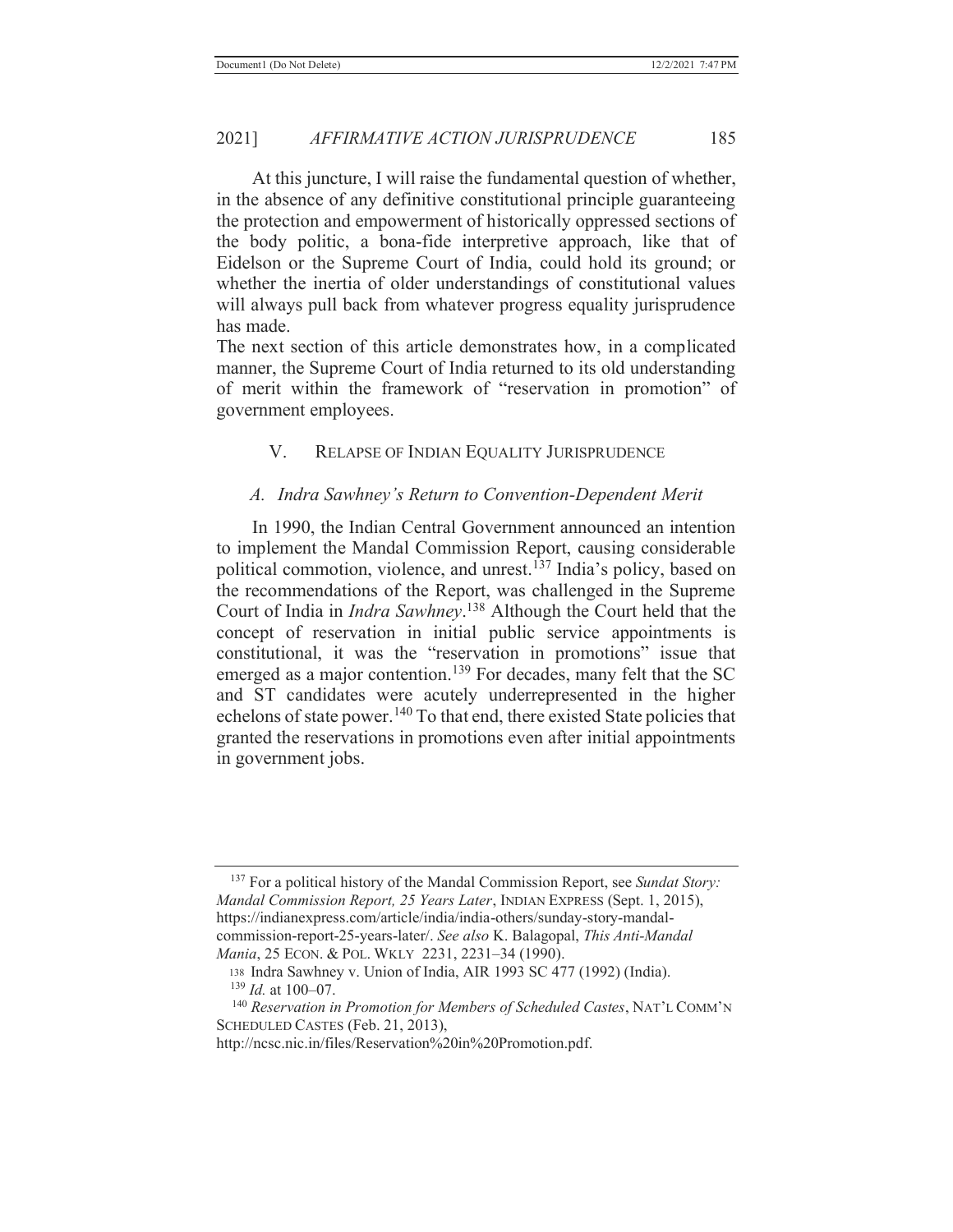In the earlier case of *Rangachari*, the Court held that reservation in promotion is permissible.141 *N.M. Thomas*142 and *Karamchari Sangh*143 confirmed this position. But in *Indra Sawhney*, which sought to "finally settle the legal position relating to reservations,"144 the concept of merit was used to argue against reservation in promotions in the public sector. The basic argument of non-reserved category candidates remained the same, namely that once reservation is granted at initial appointments, it cannot be granted again for that reason because it violates the fundamental right to "equality before law."<sup>145</sup> They argued that to be consistent with this right, promotions must be based on "strict merit," which in public service is mainly reflected through the seniority of an employee.<sup>146</sup>

 Contrary to precedent, in *Indra Sawhney* the Court reasoned that candidates benefiting from affirmative action programs are bound to be non-meritorious. Implying that those promoted via the reserved category inherently will be less efficient and therefore less deserving, it held that, "[i]t cannot also be ignored that the very idea of reservation implies selection of a less meritorious person."147 In refuting reservations in promotions, the Supreme Court stated, "[i]t must be not forgotten that the efficiency of administration is of such paramount importance that it would be unwise and impermissible to make any reservation at the cost of efficiency of administration."<sup>148</sup> After discussing precedents upholding reservations in promotions, the Court gave primacy to merit and efficiency over social justice. The old convention-dependent understanding of merit was inherent in this reasoning.

 The Supreme Court of India returning to its previous understanding of merit—that merit is free of all socio-historic factors—is significant. *Indra Sawhney* demonstrated that even the best of the interpretive approaches are unable to deliver long-term justice. The Supreme Court of India focused on "aiding in reform"<sup>149</sup> and

 <sup>141</sup> General Manager, Southern Railway v. Rangachari, AIR 1962 SC 36, 44–45 (1961) (India).

 <sup>142</sup> *State of Kerala*, AIR 1976 SC 490 at 498, 506, 520.

 <sup>143</sup> *Akhil Bharatiya Soshit Karamchari Sangh*, AIR 1981 SC 298 at 314.

<sup>144</sup> *See Indra Sawhney*, AIR 1993 SC 477 at 26.

<sup>145</sup> *Id.* ¶ 5.

<sup>146</sup> *Id.* ¶ 103.

<sup>147</sup> *See id.* ¶ 111.

<sup>148</sup> *See id.* ¶ 107.

<sup>149</sup> Eidelson, *supra* note 2, at 1666–70.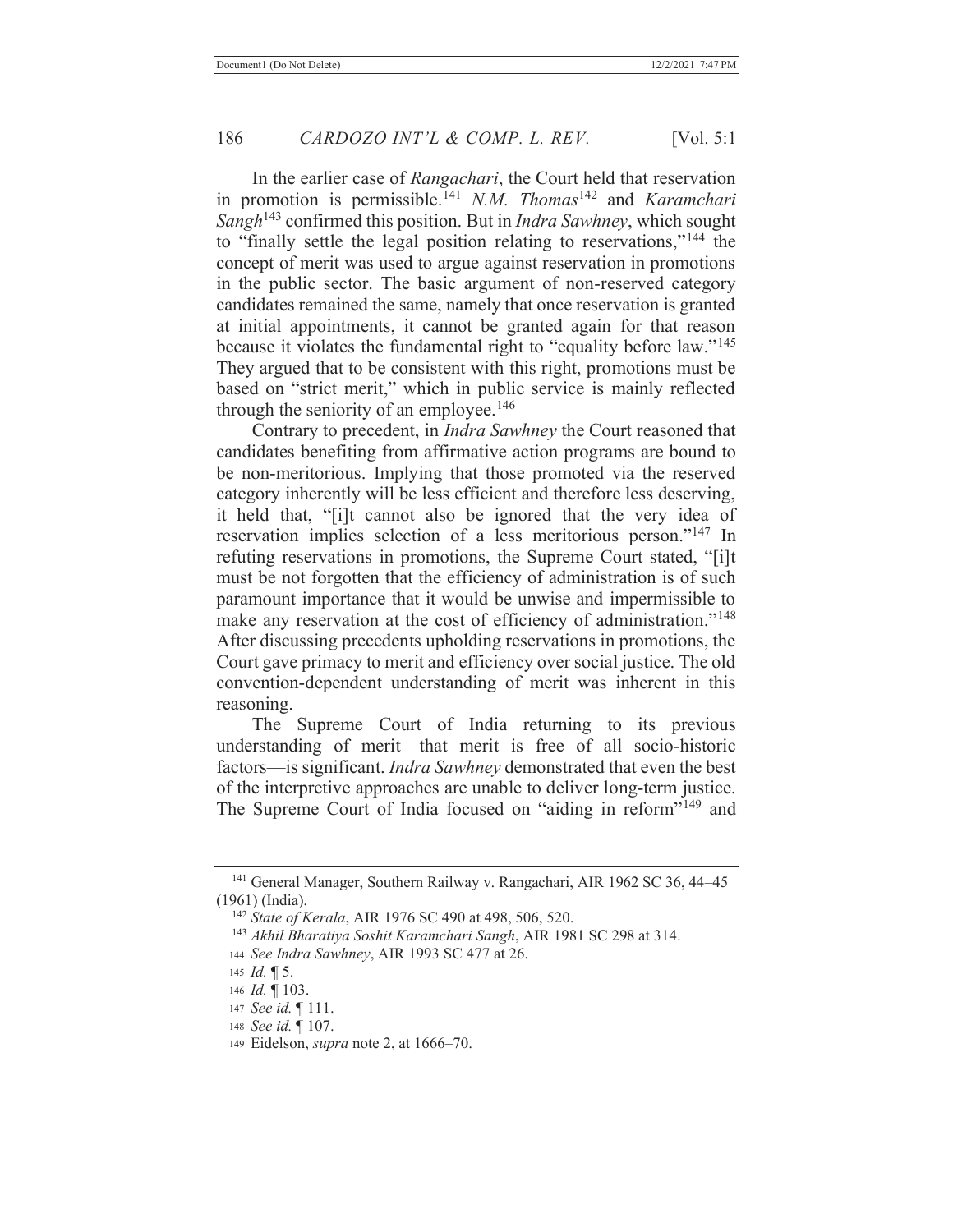"avoiding entrenchment"<sup>150</sup> of "over-broad social norms"<sup>151</sup> when it accepted a philosophical approach similar to Eidelson's. It continued to do so for several decades, but the Court's approach to caste-based affirmative action reverted to the old philosophical premise.

# *B. Reestablishing Merit Through Efficiency and Seniority*

 Once *Indra Sawhney* declared that reservations in promotion are unconstitutional, a long struggle between the legislature and the judiciary ensued. The Indian Government introduced several constitutional amendments to Article 16(4) to facilitate reservation in promotions in government services for SCs and STs. After every amendment came a constitutional challenge in the Supreme Court of India. One of the first such amendments was the Constitution (Seventy-Seventh Amendment) Act (1995), which added "reservation in promotions" to the language of Article  $16(4)$ .<sup>152</sup> But then the issue arose of who, once a junior reserved category candidate is promoted to the next post, jumping his senior non-reserved category colleague, will be senior when the non-reserved category candidate eventually catches up to the reserved category candidate in the next post.

This question of "consequential seniority" was first addressed by the Court in *Union of India v. Virpal Singh Chauhan*. <sup>153</sup> The Court introduced the "catch-up principle," whereby the reserved category candidate could not claim seniority over the non-reserved category candidate whenever his promotion was accelerated by virtue of reservation.<sup>154</sup> The Court's reasoning was that only the retention of original seniorities<sup>155</sup> would safeguard merit. The impugned order in *Virpal Singh Chauhan* was a National Railway Board circular that did not grant consequential seniority to any such reserved category candidate who was promoted via reservation.<sup>156</sup> The consequence of the National Railway Board's approach was that the reserved category candidate would always remain junior, or "less meritorious," than the non-reserved category candidate, no matter how many reserved promotions he or she received.

<sup>150</sup> *Id.* at 1660–67.

<sup>151</sup> *Id.* at 1654–60.

<sup>152</sup> *See* India Const. art. 16, cl. 4,.

<sup>153</sup> *Union of India & Others*, AIR 1996 SC 448.

<sup>154</sup> *Id.* ¶ 26.

<sup>155</sup> Original seniorities means the seniority that is allotted to a public employee within her cadre on appointment into the service. *See id.*

<sup>156</sup> *Union of India & Others*, AIR 1996 SC 448.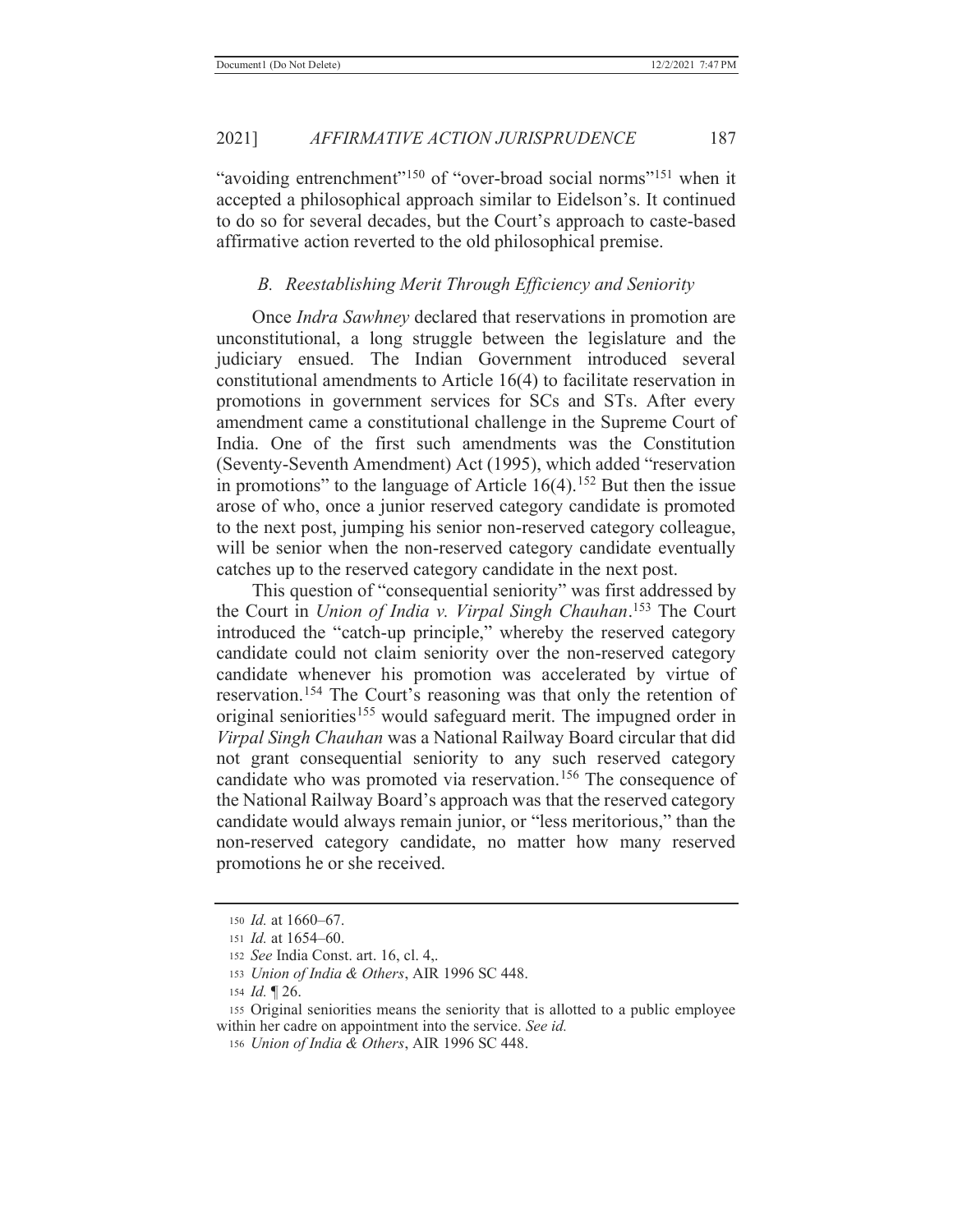The Court affirmed this approach in *Ajit Singh Janjua-I*. 157 Here, the Court was clear that to balance the rights of reserved and nonreserved candidates, seniorities must be counted from the original merit at the time of initial appointments; the Court held that Articles 16(1), 16(4) and 335 of the Constitution imply that "a process should be adopted while making appointments through direct recruitment or promotion in which the merit is not ignored."158 This ran counter to the intention of affirmative action, which aims to temporarily suspend the merit framework.

 This aim of sharing power with the historically oppressed sections, such as the SCs and STs, within the executive branch never fructified. The idea of merit was indirectly restored in the framework of Indian equality jurisprudence by the Supreme Court itself, acting as a great hurdle for these oppressed sections. After *Indra Sawhney*, *Jagdish Lal*<sup>159</sup> and *Ashok Kumar Gupta v. State of Uttar Pradesh*<sup>160</sup> spread great confusion throughout the country about the application of reservation in promotions.  $\widetilde{A}$ *jit Janjua*-II<sup>161</sup> was meant to dispel this confusion. The Supreme Court again emphasized the balancing of rights of reserved and non-reserved category candidates. Moreover, the Court used the rhetoric of efficiency to imply that those promoted by reserved category, rather than merit, will certainly be inefficient in the higher public administrative positions.162 The Court also implied that the value of efficiency trumps other fundamental constitutional values guaranteed in the preamble of the Indian Constitution, such as justice and equality of status.<sup>163</sup> The Supreme Court of India also drew inferences and reasoning from the U.S. Supreme Court case of *Adarand Constructors*. <sup>164</sup> This case reimposed strict-scrutiny on benign race-based affirmative action policies, overturning *Metro Broadcasting*. 165 Consequently, this approach helped to maintain India's status quo of power in favor of higher castes.

<sup>157</sup> Ajit Singh Janjua & Others v. State of Punjab & Others, AIR 1996 SC 1189 (1996) (India).

<sup>158</sup> *Id.* at 733.

<sup>159</sup> *Jagdish Lal*, AIR 1997 SC 2366.

<sup>160</sup> Ashok Kumar Gupta & Others v. State of U.P. & Others, AIR 1995 SC 551 (1995) (India).

<sup>161</sup> *Ajit Singh Janjua & Others*, AIR 1989 SC 3792.

<sup>162</sup> *Id.*

<sup>163</sup> *See* India Const. Preamble.

<sup>164</sup> Adarand Constructors, Inc. v. Peña, 515 U.S. 200 (1995).

<sup>165</sup> Metro Broad.v. FCC, 497 U.S. 547 (1990) (holding that intermediate scrutiny should be applied to race-based affirmative action policies).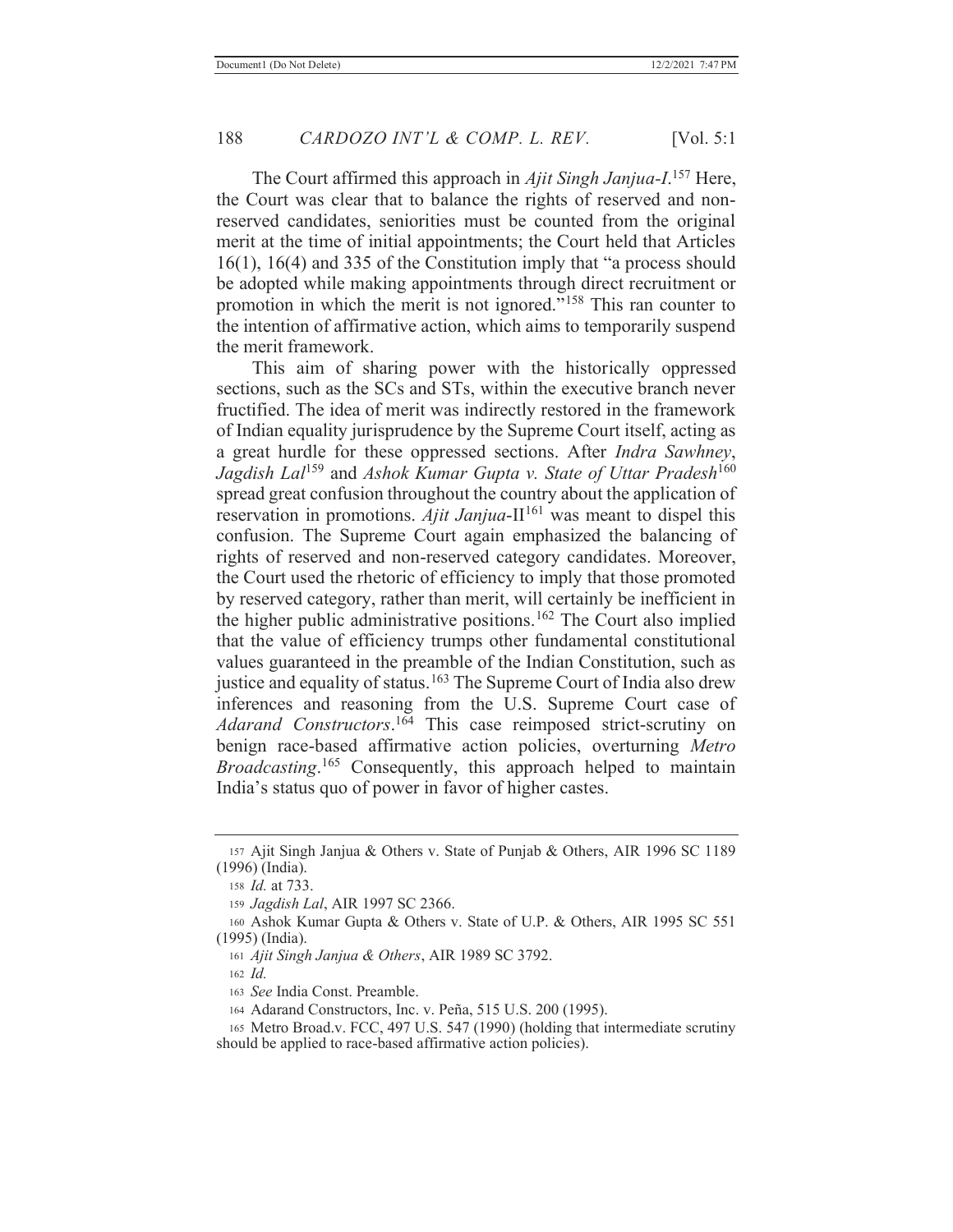#### *C. Primacy of Merit and Formal Equality Maintained*

 Given the position taken by the Supreme Court of India, many felt that the idea of power sharing with the historically oppressed and excluded classes at the highest levels of public administration would remain unfulfilled. To counter this, Parliament introduced another constitutional amendment, the Constitution (Eighty-Fifth Amendment) Act  $(2001)$ .<sup>166</sup> It substituted the existing language of Article 16(4-A) with, "in matters of promotion, with consequential seniority, to any class."<sup>167</sup>

 The constitutionality of this amendment was challenged in the Supreme Court of India in *M. Nagaraj*. 168 The Court employed a sharp interpretive logic in this judgment, which was implicit in many of its decisions post-*Indra Sawhney*. This interpretive approach was founded on the Court's presumed superiority of the evidentiary value derived from an out-of-context set of empirical data, over the selfevident and widely accepted socio-historical realities and wellestablished fundamental constitutional concepts. The Supreme Court of India used the idea of empirical data to nullify the effects of the Eighty-Fifth Amendment; it held, "the State has to collect quantifiable data showing backwardness of the class and inadequacy of representation of that class in public employment in addition to compliance of Article 335."<sup>169</sup>

 The Eighty-Fifth Amendment aimed to fulfil the fundamental constitutional values enshrined in the Preamble—equality of status and opportunity—in favor of the SCs and STs. These values are the foundational promise of the Constitution, a pre-condition for the existence of the Democratic Republic of India. In previous cases, the Supreme Court of India used the rhetoric of balancing rights, but when the legislature passed the Eighty-Fifth Amendment, the Court in *M. Nagaraj*, in order to ensure that merit took the shelter of "quantifiable data," argued that only empirical numbers, in the very narrow context of employment, can prove or disprove the existence of the social backwardness of the SCs and STs.

 There are a number of conceptual and factual mistakes in this decision. For example, there were no instructions or directions on how any state should quantify social backwardness before the Court. On

<sup>166</sup> *See* The Constitution (Eighty-Fifth Amendment) Act, 2001 (India).

<sup>167</sup> *See* India Const. art. 16(4).

<sup>168</sup> M. Nagaraj & Others v. Union of India & Others, AIR 2002 SC 61 (2006) (India).

<sup>169</sup> *Id.* at 278*.*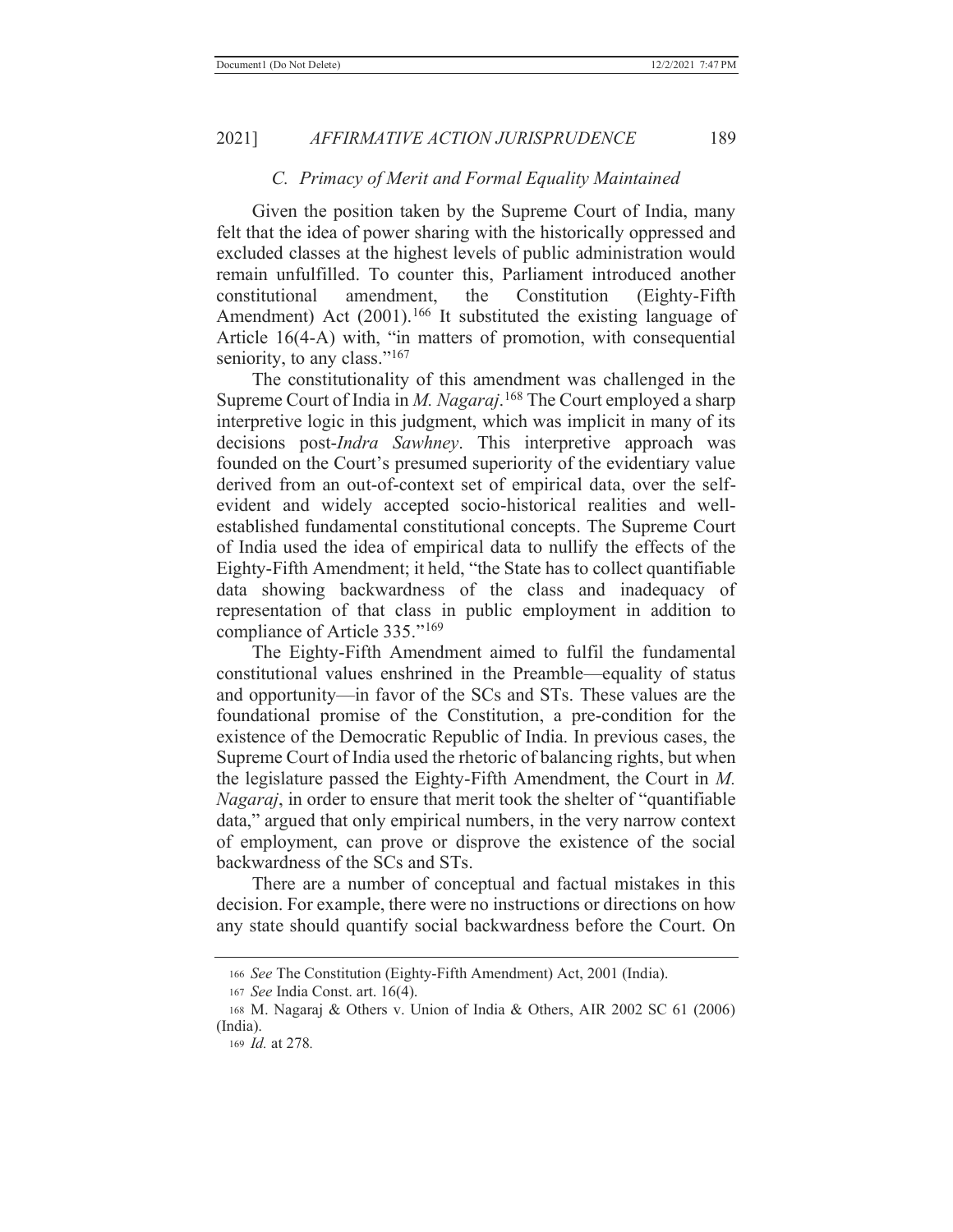the contrary, annual and occasional special reports by the National Scheduled Caste and Scheduled Tribe Commissions sufficed in this regard.170 Moreover, the Mandal Commission Report proved that, historically and socially, the SCs are not just backward but "backwardmost."<sup>171</sup> The Court essentially asked parties to prove something that was already accepted by the legislature and the judiciary. To further justify this demand, the Court construed the fundamental constitutional values as concepts that are somehow contradictory and separate from each other, rather than treating them as interdependent and harmonious values within the larger constitutional scheme. This approach enabled the Supreme Court of India to erode the grand aim of the substantive equality principle while maintaining the rhetoric of restorative justice—into smaller administrative strategies (quotas) which were to be justified purely on the existence of some empirical data. Writing about equity, justice, and merit in *M. Nagaraj*, the Supreme Court stated, "[t]he above three concepts are independent variable concepts. The application of these concepts in public employment depends upon quantifiable data in each case."172 The Court also imposed the condition of efficiency.173

 The Supreme Court of India de-emphasized the significance of the substantive equality principle in various judgments before *M. Nagaraj* by asserting that Article 16(4) is not a fundamental right but merely an enabling provision. Thus, the Court prioritized formal equality in Article 16(1). The Court then asserted that it is its basic duty to safeguard fundamental rights, which it did by balancing the rights of reserved and non-reserved category candidates. In fact, it was not "balancing" but rather prioritizing the rights of one community over the other by prioritizing one constitutional value over the other prioritizing liberty over equality and formal equality over substantive equality. This approach eventually allowed the Supreme Court of

<sup>170</sup> A Special Report on Reservation in Promotion prepared by National Scheduled Caste Commission was submitted to the President of India on February 21, 2013. It was laid before the Parliament of India for discussion on December 23, 2014. This report produced the required quantifiable data proving the underrepresentation of government employees in higher posts belonging to the SCs and STs category. It made a very compelling argument for the reservation in promotion for these communities. In spite of the availability of this report, the Supreme Court of India continued to quash policies enacted by various states granting reservation in promotion to these communities.

<sup>171</sup> *See The Mandal Commission Report*, *supra* note 118. http://www.ncbc.nic.in/User\_Panel/UserView.aspx?TypeID=1161.

<sup>172</sup> *See M. Nagaraj & Others*, AIR 2002 SC 61.

<sup>173</sup> *Id.*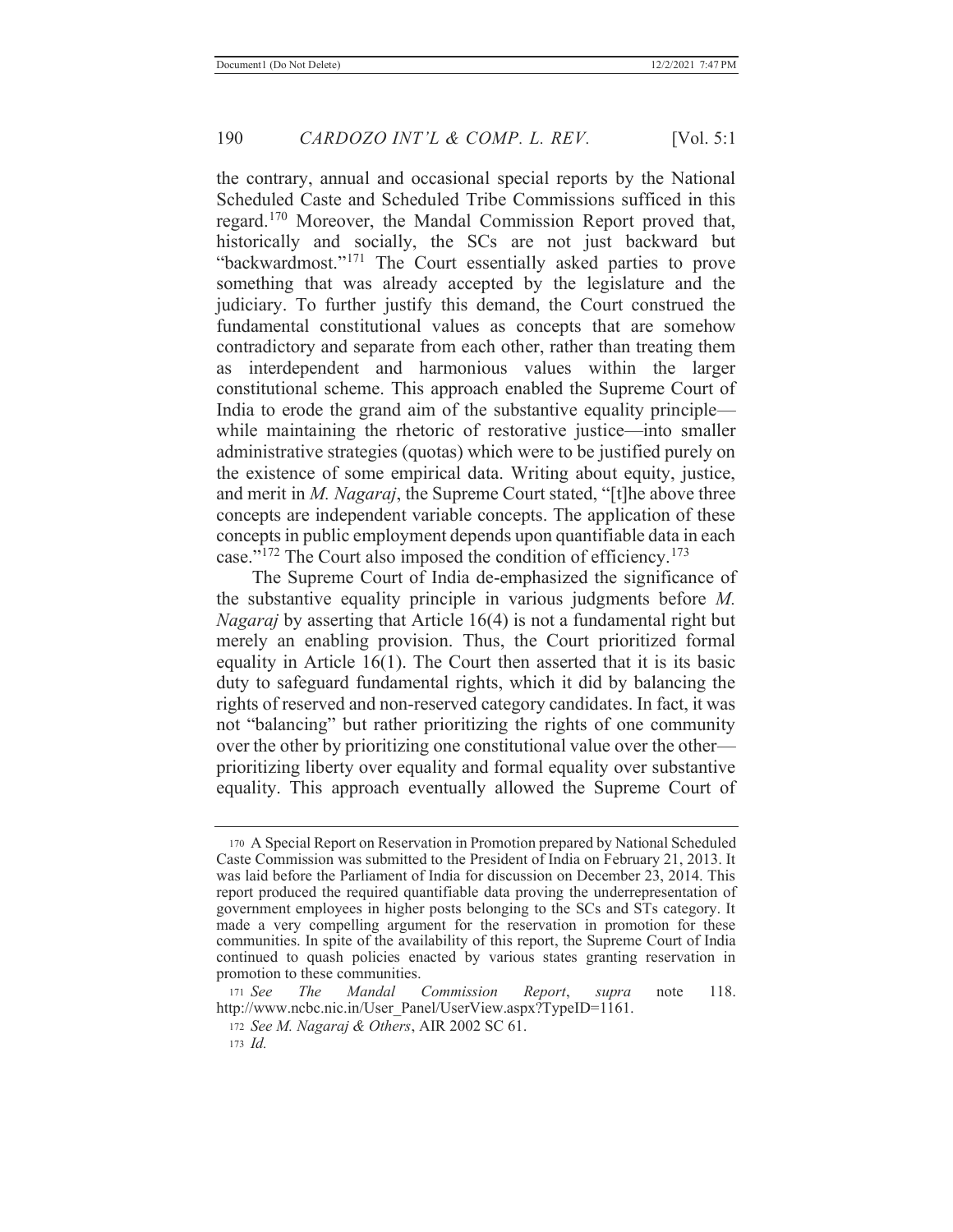India to reestablish the concept of merit in the overall equality jurisprudence.

The result was that every state's statutory provision granting reservations in promotion to the SCS and STs were struck down by the Court one by one. Unfortunately, where the balancing of rights should have been used to restore the historically oppressed, it was used to impose the popular understanding of merit and disrupt the process of inclusion. There are a plethora of Supreme Court cases in which provisions of reservation in promotion for the SCs and STs were quashed. The same is true of the various high courts of the country.

 Eventually, *M. Nagaraj* was partially reversed in *Jarnail Singh* in 2018.174 The Court agreed that the demand of proving the backwardness of the SCs and STs through quantifiable data was wrong. Even though this requirement was overturned, *Jarnail Singh* held that the overall scheme of constitutional interpretation applied in *M. Nagaraj* was constitutional. This meant that the idea of merit reestablished by the Supreme Court after *Indra Sawhney* remains unchanged. Also, there was no discussion in *Jarnail Singh* of the constitutionality of the various concepts or tests developed by the Court to thwart the legislature's efforts in granting reservation in promotions to the SCs and STs. Therefore, the wider jurisprudential view shows that the contradiction between formal and substantive equality also remains unresolved after no less than seven decades. More importantly, it can be foreseen that the concept of merit will be used again in the future to disrupt the legislature's efforts to include the SCs and STs in the higher echelons of the executive branch. The Supreme Court of India's fundamental philosophical stance, after all of these years, remains the same.

#### VI. CONCLUSION

Eidelson's paper applies his philosophy to the Supreme Court of the United States' equality jurisprudence. He gives us an interpretation that can potentially allow the U.S. Supreme Court to transcend the hurdles arising out of its interpretations of the concepts of respect and individuality. I have demonstrated that a similar approach was adopted by the Supreme Court of India. Temporarily, it seemed that Eidelson's hope regarding a potential change in the attitude of the U.S. Supreme Court manifested in the Supreme Court of India's stance on caste-

<sup>174</sup> Jarnail Singh & Other v. Lachhami Narain Gupta & Others, AIR 2011 SC 30621.